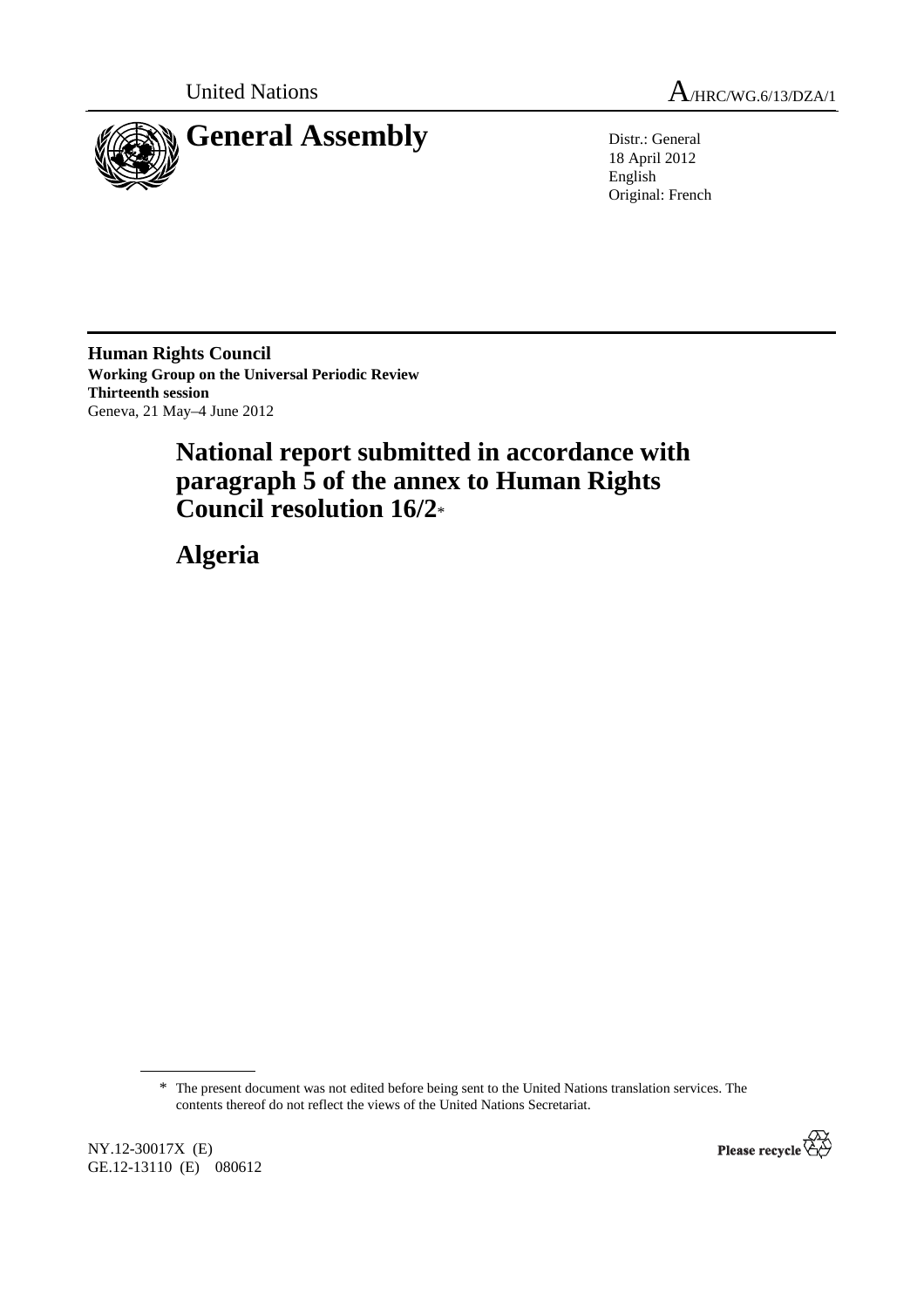## Contents

|      | Paragraphs  | Page           |
|------|-------------|----------------|
|      | $1 - 7$     | $\mathcal{F}$  |
|      | $8 - 10$    | 3              |
| П.   | $11 - 19$   | $\overline{4}$ |
| III. | $20 - 108$  | $\overline{4}$ |
| IV.  | $109 - 152$ | 15             |
| V.   | $153 - 168$ | 20             |
| VI.  | 169-171     | 22             |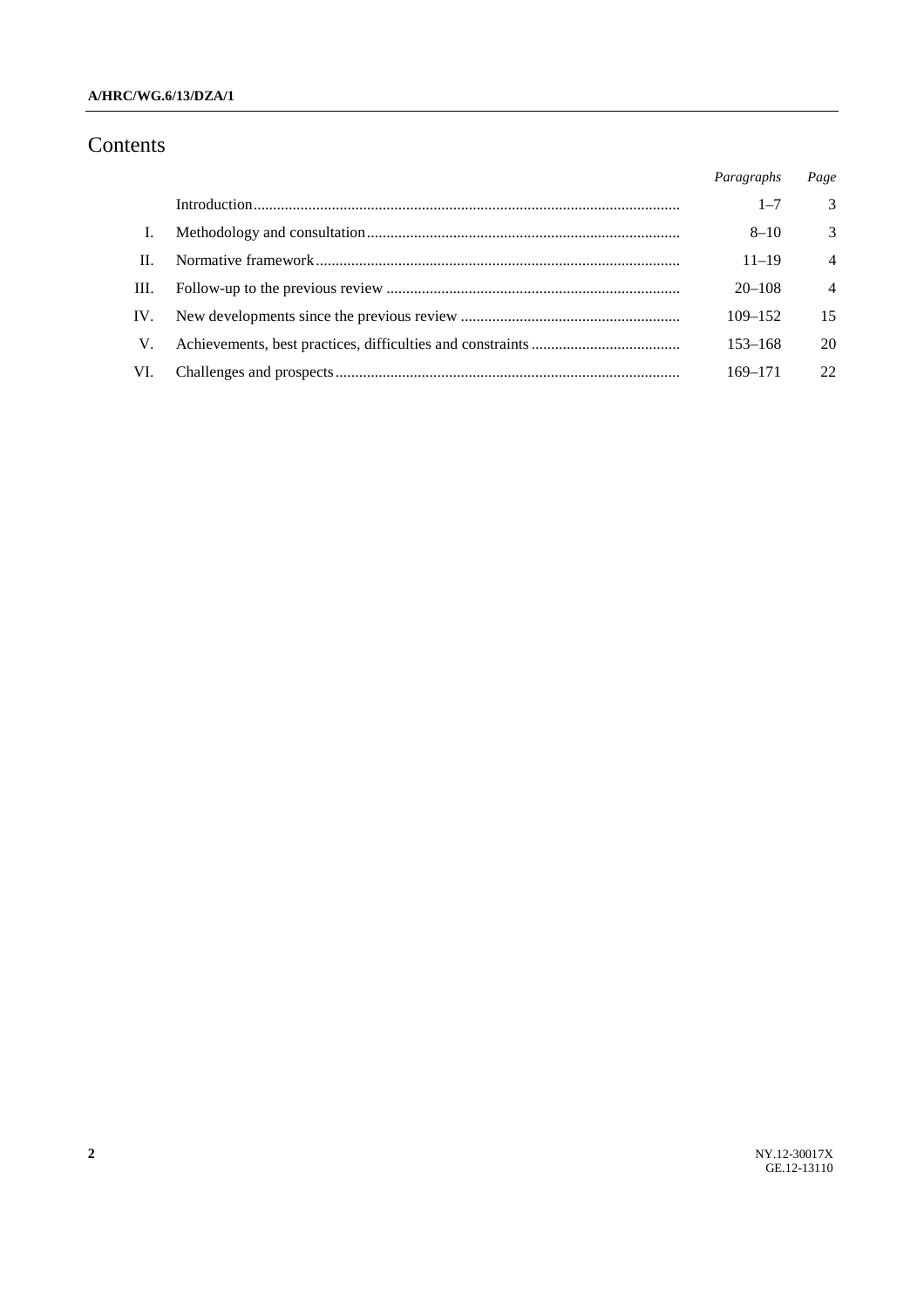## **Introduction**

1. The promotion and protection of human rights is at the centre of Algeria's domestic and foreign policies. Algeria's history clearly attests to its approach to human rights.

2. The authorities have worked to promote and protect human rights ever since the country became independent in 1962. Thus, the different constitutions have enshrined universal values and principles relating to human rights while bearing in mind the need to uphold the authentic aspirations, progress and development of Algerian society.

3. With the introduction of the multiparty system in 1989, Algeria speeded up the process of adhering to international human rights instruments. As of this date, it has adhered to eight of the nine most important human rights instruments, five regional instruments and several other conventions in the area of human rights.<sup>1</sup> Under article 132 of the Constitution, treaties that have been ratified are superior to the law.

4. Honouring its commitments under these instruments, Algeria regularly submits reports on the relevant international and regional mechanisms.

5. In addition to contributing to the work of the Human Rights Council, Algeria has cooperated on a regular basis and in good faith with the Council's special procedures and has invited seven of them to visit the country.

6. The same spirit of cooperation has guided Algeria's relations with the United Nations High Commissioner for Human Rights, who has been officially invited to visit the country. Algeria increased its voluntary contribution to the extrabudgetary funds of the Office of the High Commissioner for Human Rights (OHCHR) in 2011. In March 2012, Algeria also approved a contribution of US\$ 500,000 to OHCHR for the organization of seminars and training workshops for less developed countries.

7. Since its first report to the universal periodic review mechanism, Algeria has made significant progress towards increasing freedom and respect for human rights.

## **I. Methodology and consultation**

8. This report is submitted in compliance with General Assembly resolution 60/251 of 15 March 2006 and Human Rights Council resolution 5/1 of 18 June 2007, in particular paragraph 15(a) thereof. It is based on a number of official documents, including Algeria's periodic reports to different international and regional human rights mechanisms. It is the product of discussions held in numerous meeting of the inter-ministerial working group made up of 11 departments and working under the coordination of the Ministry of Foreign Affairs. The working group met several times following its official installation on 13 September 2011.

9. Advisory bodies like the High Islamic Council and the National Advisory Commission for the Promotion and Protection of Human Rights also contributed to the report. Representatives of civil society organizations that are active in this field were also consulted in connection with the drafting of this report. Their observations are reflected in chapter V of the report.

10. This report follows the general guidelines for the preparation of information under the universal periodic review that were adopted by the Human Rights Council in its resolution 17/119, of June 2011.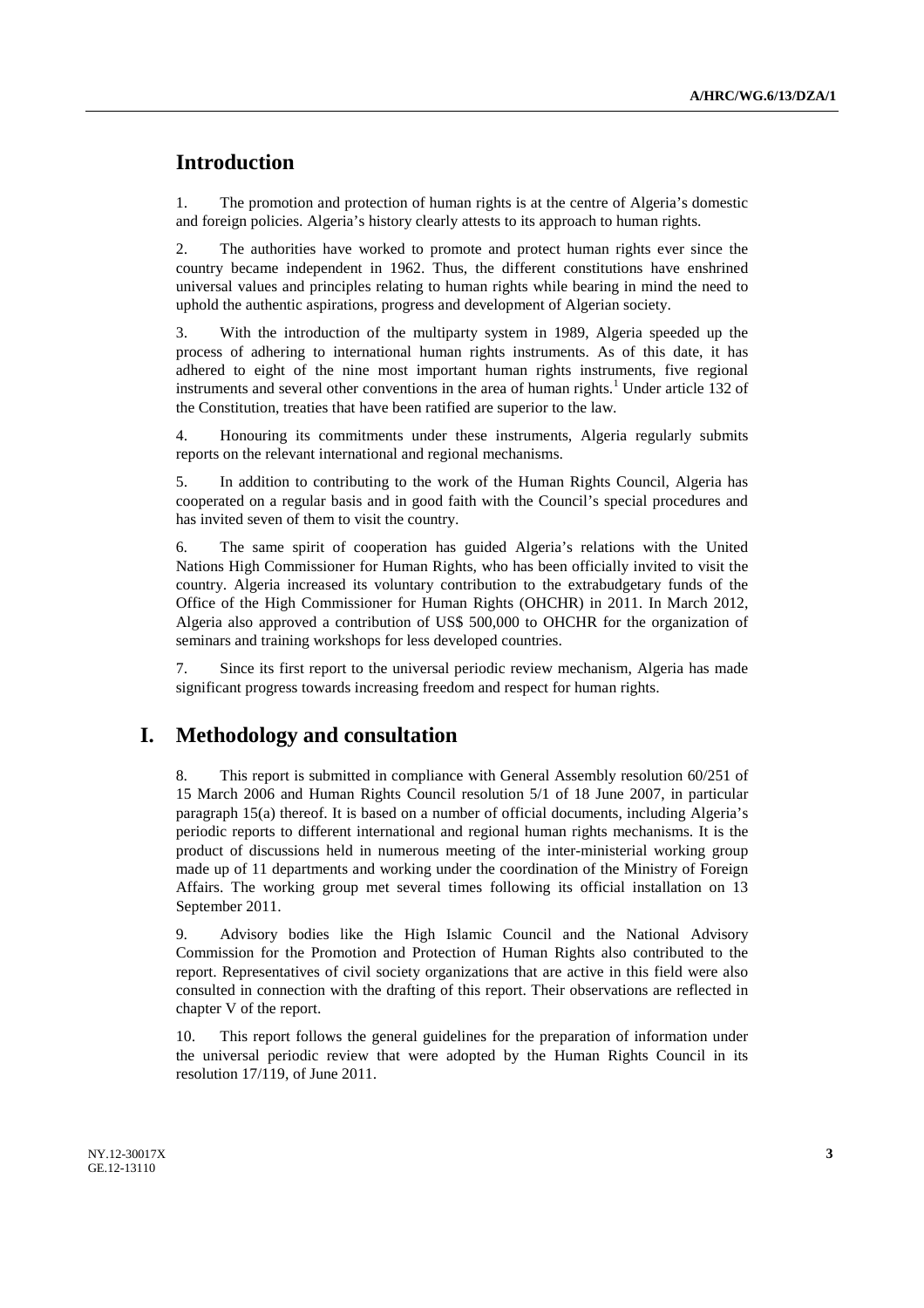## **II. Normative framework**

11. Algeria has set up the essential internal mechanisms for promotion, warning and surveillance in the area of human rights. These mechanisms cover individual, civil and political rights, and collective, economic, social and cultural rights. They are based on three major categories of mechanisms working together in coordinated fashion.

12. In addition to the Constitution as amended in 2008, the legal framework has been enriched over the last few years with the adoption of several laws that serve to strengthen and perpetuate the rule of law at every level of public life.

## **A. Political mechanisms**

13. Parliament is the institutional mechanism for the working out of democracy and the diversity of the country's political life. Questions relating to human rights are considered by permanent commissions set up for this purpose by the two chambers of Parliament.

### **B. Judicial mechanisms**

14. The independence of the judiciary is enshrined in article 138 of the Constitution, which states: "The judicial power is independent. It is exercised within the framework of the law."

15. The State has established judicial mechanisms for guaranteeing the rights of citizens, on the one hand, and the independence of the courts, on the other. To this end, the judiciary operates on three levels, namely, through courts of the first instance, appeals courts and the Supreme Court.

16. Contentious-administrative matters are settled by the administrative courts and the Council of State. The Jurisdiction Court settles conflicts of jurisdiction between the Supreme Court and the Council of State.

### **C. Institutional mechanisms**

17. In 2001, Algeria established a national human rights commission called the National Advisory Commission for the Promotion and Protection of Human Rights, which is accredited to the International Coordinating Committee of National Human Rights Institutions (ICC). The national commission, which has 45 members, including 16 women, bases its work on the principle of sociological and institutional diversity.

18. The Commission continually adjusts its structure and its work in the field in order to fulfil its mission as an advisory and monitoring body responsible for issuing early warnings and evaluating respect for human rights.

19. The Commission reports annually on the status of human rights to the chief magistrate of the country.

## **III. Follow-up to the previous review**

20. Following the submission of its first report in April 2008, Algeria has taken steps to implement the 17 recommendations it accepted.<sup>2</sup> Over the past four years, on the occasion of his participation in the high-level segments of the sessions of the Human Rights Council,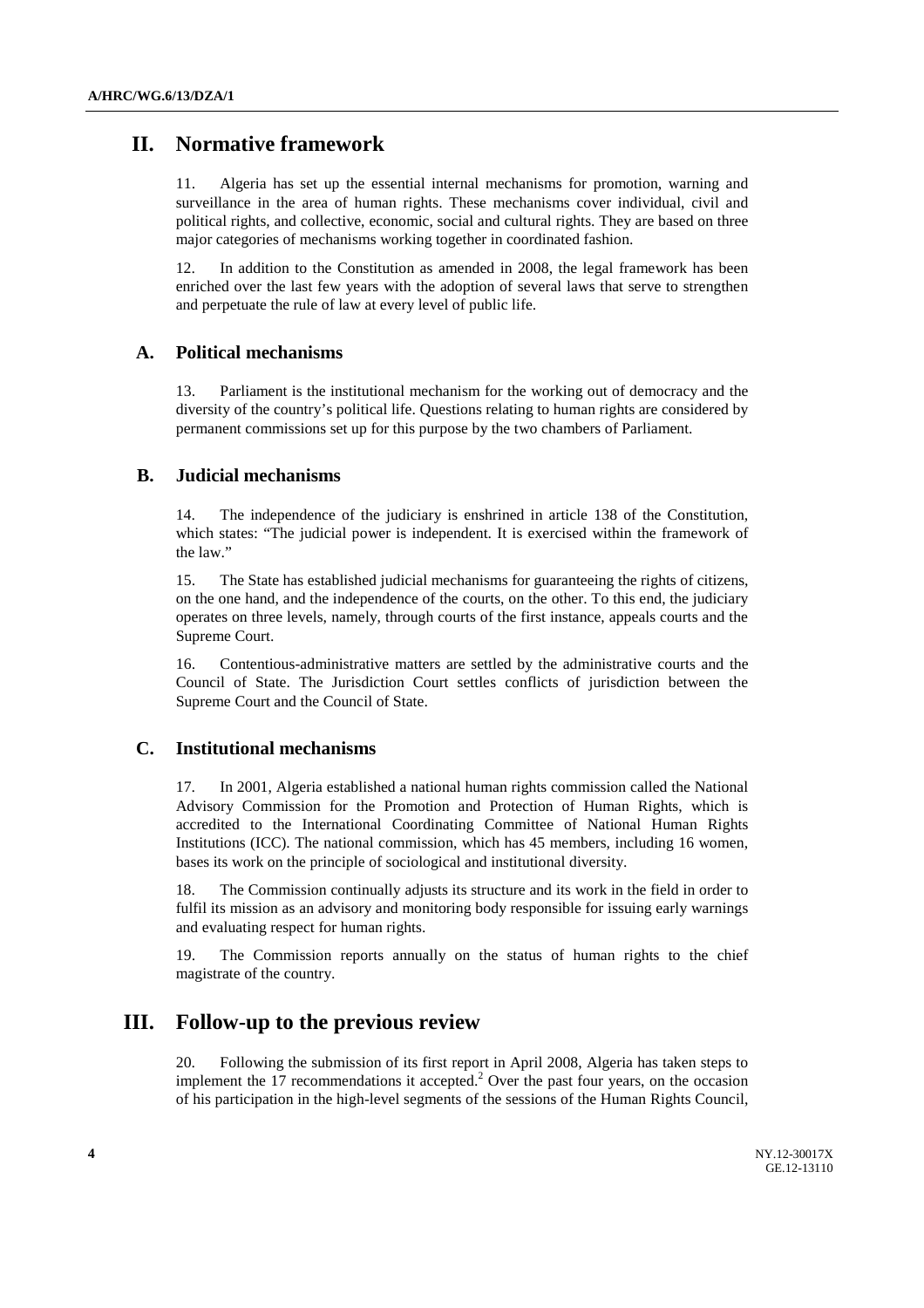the Minister for Foreign Affairs has submitted mid-term evaluations on the measures taken by the Government to implement the recommendations.

21. The actions taken in this regard are described below:

#### **Implementation of recommendations 1 and 2**

#### *Algeria's experience in the fight against terrorism*

22. Since 1991, Algeria has had to deal with the phenomenon of terrorism with the means available to it. The struggle against this scourge, which has required the implementation of exceptional measures, has always been carried out within a legal framework of respect for human dignity and bearing in mind the obligation to guarantee the exercise of the fundamental rights protected by the Constitution and laid down in different international instruments to which Algeria has adhered.

23. The national tragedy experienced by the Algerian people during the 1990s was without a doubt one of the most difficult and painful periods in the country's history as an independent nation.

24. Algeria is now moving on to a qualitatively new stage, as it addresses and grapples with many sensitive issues, particularly those relating to the security and sovereignty of the State, which had been threatened by terrorism during the 1990s.

25. Although terrorism, with the complicity of its intermediaries, was aimed at undermining the republican foundations of the States and its institutions, indeed its very existence, it did not succeed, thanks to the sacrifices and the vigilance of all concerned, including the National People's Army, which without hesitation stood ready to defend the State.

26. Very early on, Algeria took steps to fight terrorism by passing legislation specifically targeting the phenomenon and adhering to the main international and regional instruments in that area.

27. Permanent adjustments have been made in the legislation in order to address the need to suppress terrorism in its many and ever-changing facets and to ensure that counterterrorism efforts are carried out with due regard for the need to uphold the rule of law and ensure respect for universal human rights principles.

28. In dealing with terrorist acts, the courts apply the Penal Code and the Code of Penal Procedures; accordingly, all measures taken are subject to the rules of ordinary law.

29. Acts of terrorism are judged by specialized courts applying ordinary law, which have extended territorial competence; the magistrates sitting on these courts have received supplementary specialized training.

30. Algeria is persuaded that international cooperation must be strengthened in order to effectively fight terrorism. In this spirit, and with the support of the African Group, Algeria raised the issue of the implications of hostage taking by terrorists for the human rights of victims in the Human Rights Council.

31. A consensus decision was adopted which called for the convening, at the seventeenth session of the Council, of a panel discussion on the issue. The panel adopted by consensus a second resolution requesting the Advisory Committee to conduct a study on the question. The nature of the discussions, as well as the consensus arising from the work on this issue, attest to the international recognition of the validity of Algeria's efforts to address the matter of the interdependence of security and fundamental freedoms.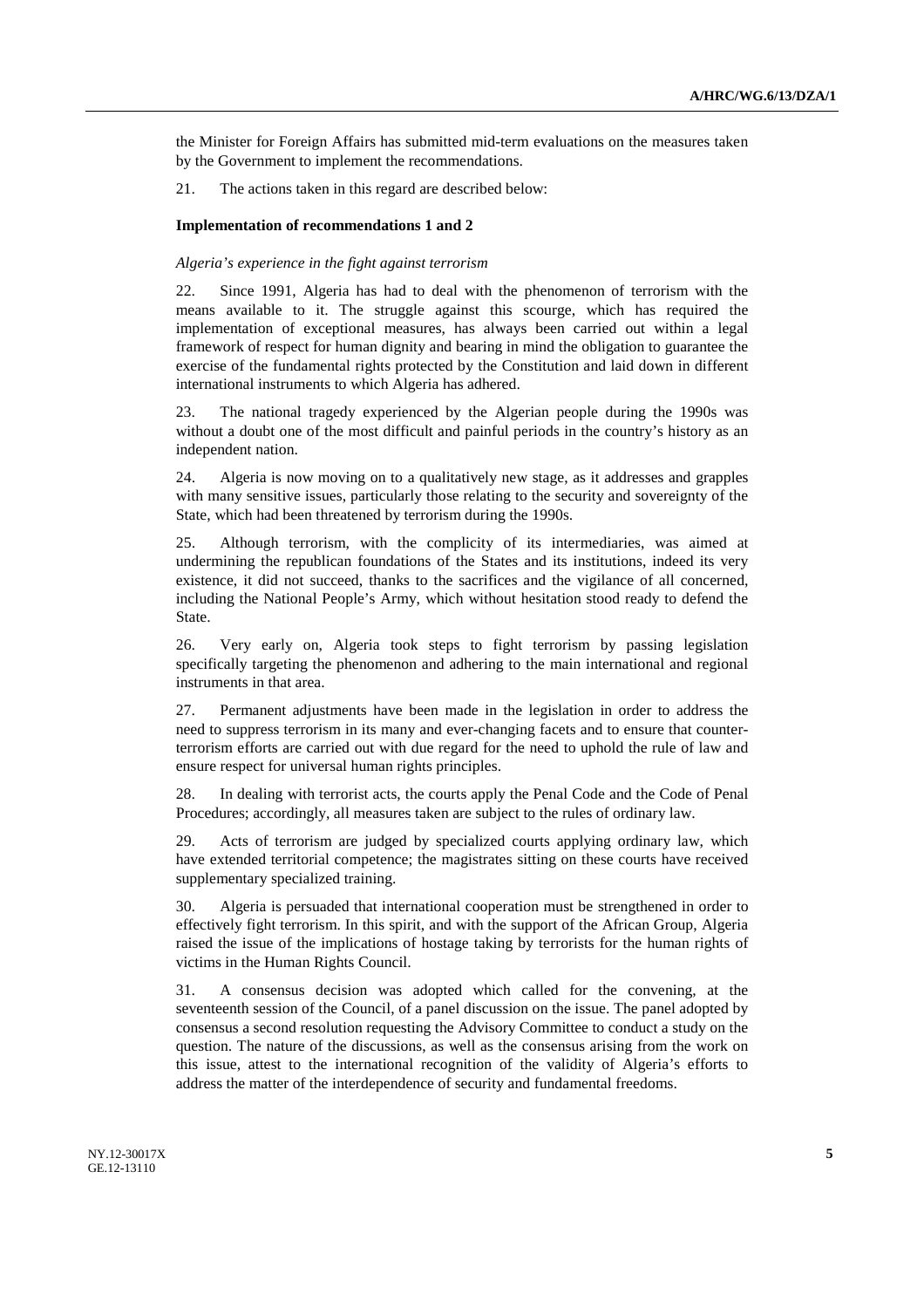*The fight against poverty, the promotion of economic, social and cultural rights and achievement of the Millennium Development Goals* 

32. Considerable progress has been made in the effort to meet social needs; this has been possible thanks to the stabilization of macroeconomic parameters and direct State<sup>3</sup> support through different social programmes. State spending on social programmes for disadvantaged groups represents around 12 per cent of GDP per year.

33. The five-year plan for 2010–2014 provides for the establishment of more than 70 specialized facilities for persons with disabilities and nearly 40 infrastructures for persons in distress, involving the mobilization of funds amounting to 40 billion Algerian dinars. Several mechanisms and programmes for the disadvantaged are underway.

34. Special mention should be made of the microcredit system established by the National Microcredit Management Agency as a way to promote socioeconomic integration, as well as the substantial means mobilized by the State to implement it.

35. Since the first half of 2011, some 37,104 loans have been granted, allowing for the creation of 55,656 jobs. $4$ 

36. Non-remunerated loans for the purchase of raw materials represent 96 per cent of the total volume of microcredit loans granted. The remaining four per cent are accounted for by triangular financing.

37. The main measures on which this redeployment is based are:

- Eliminating or reducing personal contributions
- Significant adjustments to the amounts of loans
- Extending microcredit to financing of activities as a whole
- Tax advantages for beneficiaries

38. It should be noted that quotas are no longer required for the granting of microcredit loans.

39. Under the new procedures, all requests for loans submitted to the local subsidiaries of the National Microcredit Management Agency are reviewed by the eligibility commission, which is made up of representatives of the National Microcredit Management Agency, the Microcredit Guarantee Fund and representatives of the banks.

40. Algeria has implemented with special determination the development plans of the last ten years. As a result, unprecedented progress has been made towards improving quality of life for the entire population.

41. Reports prepared by the United Nations and the United Nations Development Programme (UNDP) attest to Algeria's progress towards achievement of the Millennium Development Goals. According to the UNDP Human Development Index, Algeria:

- Ranks ninth in the category of countries with a high level of human development
- Ranks fifth in the category of countries with a high level of non-monetary human development
- Ranks ninth among countries with the best human development indices for the last few years

42. Algeria has already achieved several of the Millennium Development Goals and is thus well on its way to achieving the eight goals by the year 2015.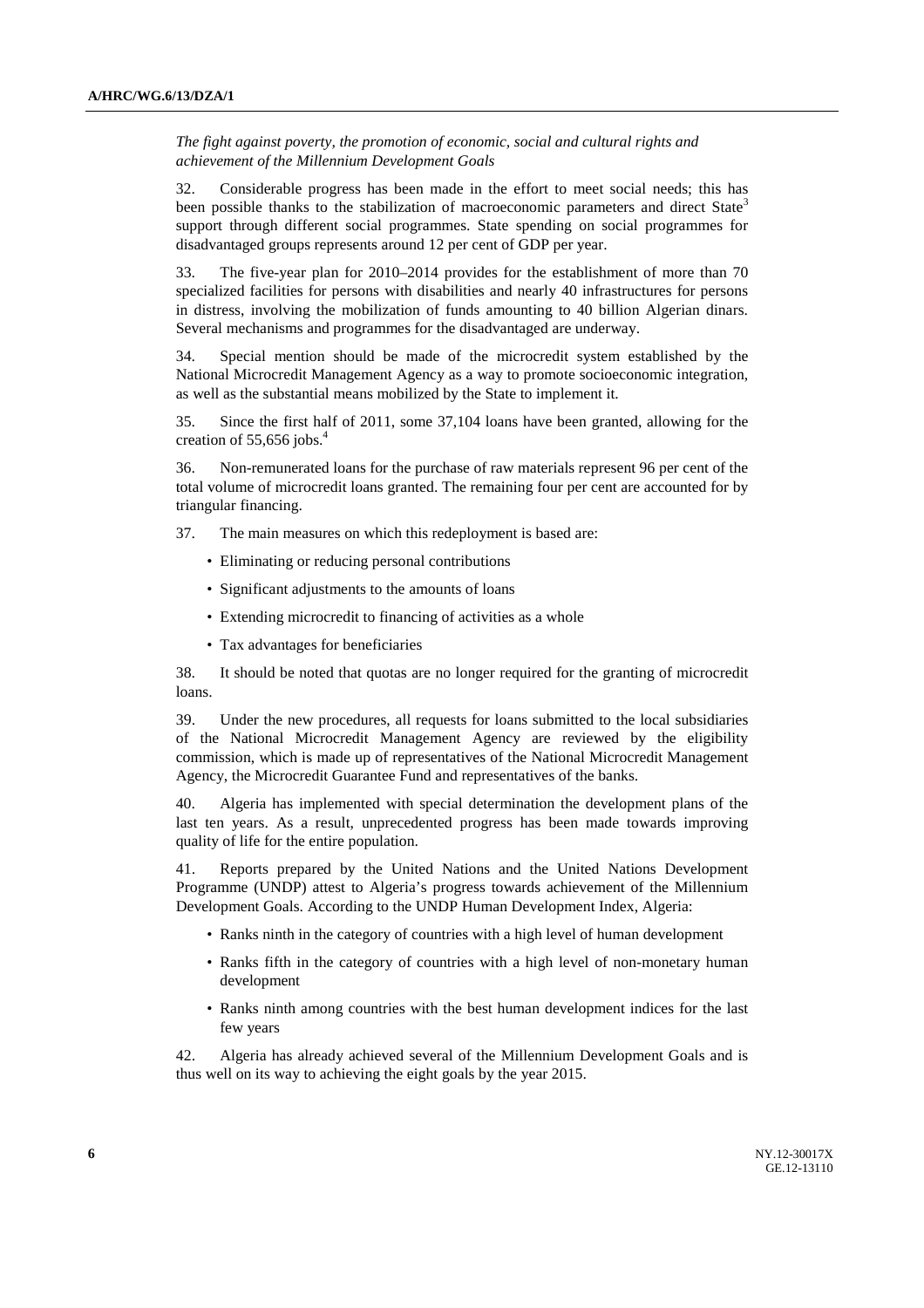#### **Implementation of recommendation 3**

#### *Continuation of the moratorium on the death penalty*

43. Algeria has not carried out the death penalty since 1993. In terms of legislation, several crimes that had been liable to the death penalty have either been eliminated altogether (such as economic crimes) or have been revised so that the death penalty has been replaced by imprisonment. No new legislation has been passed which provides for the death penalty. Moreover, several death sentences have been commuted to imprisonment by the President.

44. On the international scene, Algeria belongs to the support group for the international commission on promotion of the moratorium and universal abolition of the death penalty. Every year it sponsors the United Nations General Assembly resolution on the moratorium on the use of the death penalty.

45. The matter of the death penalty is currently a subject of public discussion in Algeria. In 2009 and 2011, the National Advisory Commission for the Promotion and Protection of Human Rights and the International Organization for Penal Reform organized two meetings on the issue of the death penalty in Algeria.

#### *Combatting violence against children*

46. This issue was taken up by the national mechanism on promotion of the rights of the child. Thus, the National Plan of Action for Children adopted on 19 February 2008 focuses on four priorities:

- Promoting a better life
- Guaranteeing quality education
- Improving the protection of children from abuse, exploitation and violence
- Promoting the rights of children

47. The national strategy (2005–2012) for combatting violence against children is being implemented. This strategy is aimed at preventing different forms of violence against children, increasing protection of children from violence in their immediate surroundings (family, school, public places) and promoting a culture of non-violence.

48. In compliance with its treaty obligations, on 8 June 2012, Algeria will submit its third and fourth periodic reports on the implementation of the international Convention on the Rights of the Child. These reports provide detailed information on action taken by the Algerian Government to protect and promote the rights of children.

49. Civil society is also engaged in combatting violence against children. The nongovernmental organization NADA carried out the *Je t'écoute* (I hear you) programme, which provides a *ligne verte* (help line) for children to denounce acts of violence against them.

#### **Implementation of recommendation 4**

#### *Guarantees for detainees*

50. Algerian legislation guarantees the right of detainees to be assisted by a lawyer of their choice right from the moment of their initial hearing before the prosecution. On the other hand, the presence of a lawyer is not allowed, for the time being, during police custody (criminal proceedings are the responsibility of the public prosecutor). This matter was discussed in the context of the review of the Code of Penal Procedures.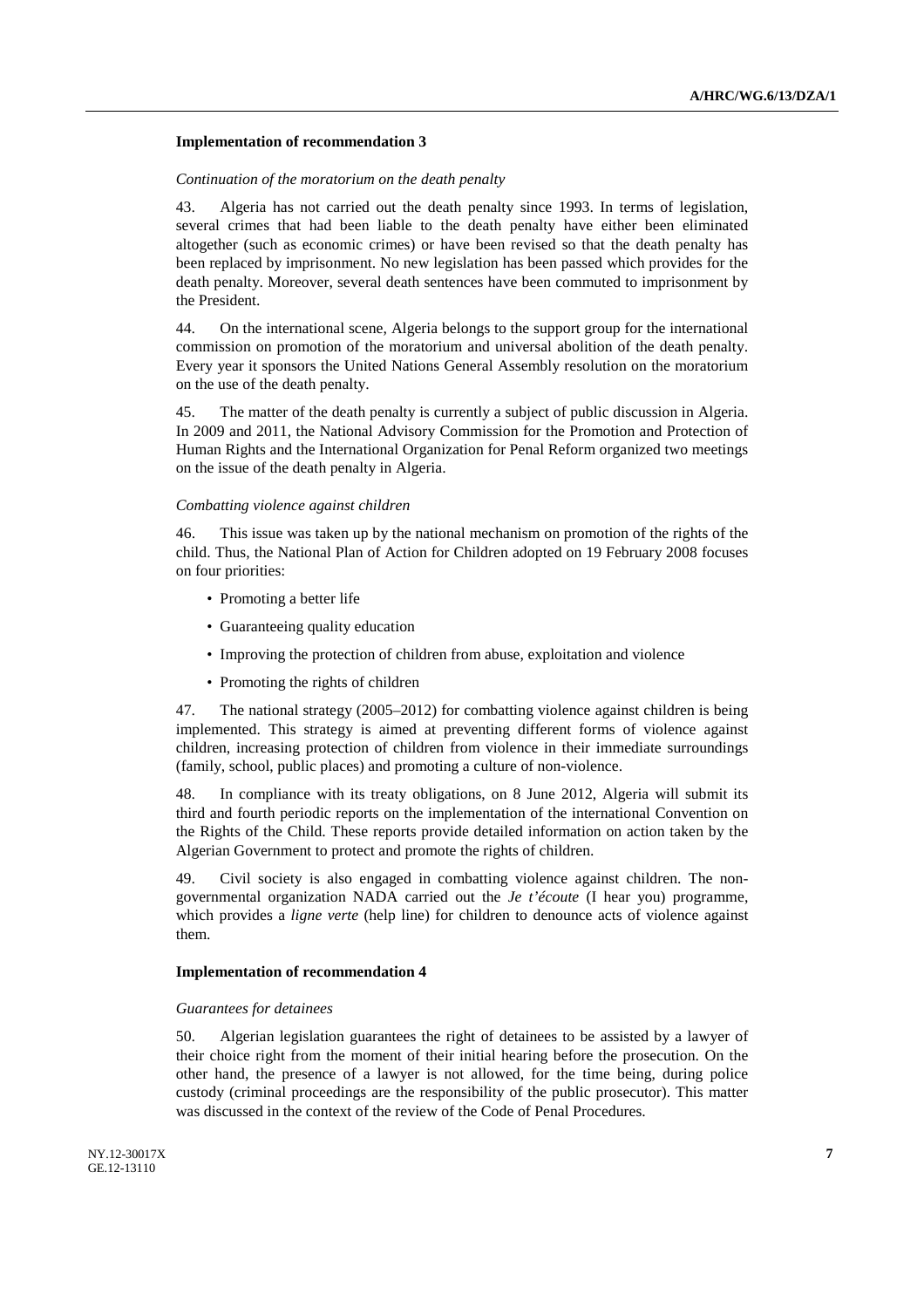51. With regard to persons who are in police custody on the premises of the judicial police, the provisions of articles 51, 51 bis 1 and 52 of the Code of Penal Procedures<sup>5</sup> are strictly observed by security service personnel.

52. An inter-ministerial order signed on 12 June 2011 by the Minister of the Interior and Local Communities and the Minister of Finance establishes the system for covering food and hygiene expenses for persons placed in custody in facilities belonging to the National Security Service.<sup>6</sup>

53. Facilities where people are held in police custody throughout the country are inspected periodically by the magistrates of the Prosecutor's Office, as stipulated in the Code of Penal Procedures. In addition, they have been visited by representatives of the International Committee of the Red Cross (ICRC) since 2009 and from the National Advisory Commission for the Promotion and Protection of Human Rights.

#### *Promotion of women's rights*

54. Over the last ten years, Algeria has implemented a crosscutting women's policy designed to create a favourable social, cultural, legal, economic and political environment and to enable women to participate fully in the country's development.

55. In pursuit of these objectives, the following actions have been taken:

• A review of the legislation was carried out, with a view to guaranteeing an increased presence of women in elected assemblies at the national and local levels. A new article was included in the Constitution as amended in 2008. This article stipulates that the State shall seek to promote the political rights of women by increasing their opportunities for access to representation in elected assemblies and to ensure that the procedures for applying this article are laid down in an organic law.

56. An act to this effect was passed in January 2012 which establishes the principle of quotas in all slates of candidates for legislative and local elections. The quotas range between 20 and 50 per cent for female representatives in elections for the National People's Assembly and between 30 and 35 per cent for the *wilaya* people's assemblies. The quota is 30 per cent for community people's assemblies, which represent populations of over 20,000 inhabitants. These quotas are mandatory and are reserved for candidates in the order in which their names appear on the slates.

57. The Political Parties Act also sets quotas for the internal bodies of political groupings.

• The development of strategies, plans of action and programmes such as the national strategy on the integration and promotion of women (2008–2013) and the corresponding plan of action 2009–2014 endorsed by the Government, the joint programme on gender equality and women's empowerment in Algeria for the period 2009–2011, the program on strengthening female leadership and consolidating women's participation in political and public life 2008–2011 and the programme on promotion of gender equity and equality and implementation of a mechanism for protection from violence against women.

58. All these strategies, plans of action and programmes, which reflect the Government's priorities in regard to gender equality, are designed to reinforce the fundamental achievements of Algerian women in the area of civil, political, economic, social and cultural rights.

• Mainstreaming the gender approach in the work of Government ministries, including through the creation of a working group on equality and equal opportunities in 2010, which is made up of focal points designated by the ministerial departments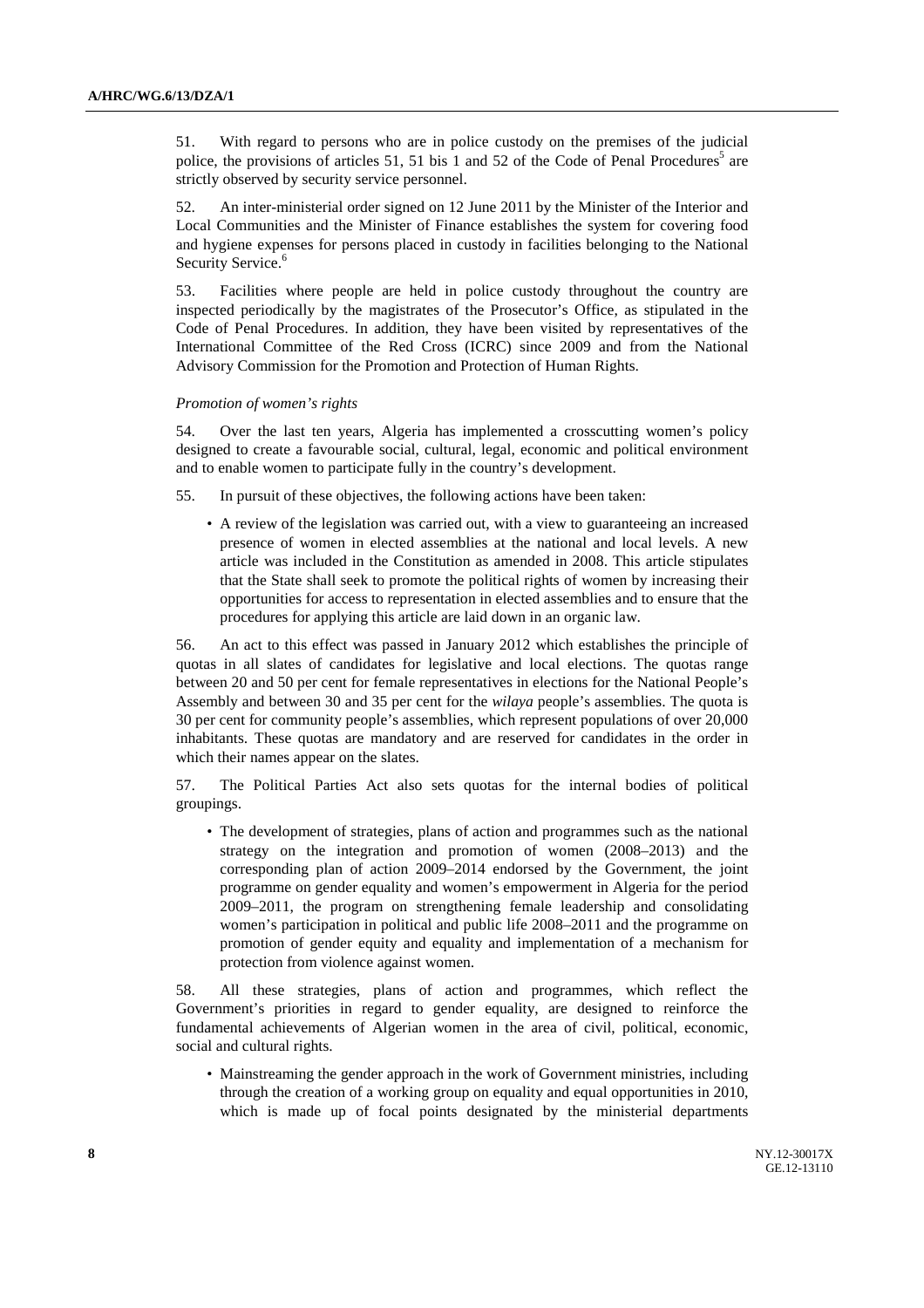concerned. In 2011, the group drew up annual plans of action for the national strategy on the integration and promotion of women, and it will monitor and evaluate implementation of the actions included in the plan.

- Strengthening institutional mechanisms for creation of the National Centre for Studies, Information and Documentation on Families, Women and Children (Presidential Decree No. 10-155 of 20 June 2010). The Centre will serve as a supplementary support mechanism for efforts such as the development of public policies on families, women and children. This project is already underway.
- Advocating for women's rights and raising awareness regarding violence against women. National sensitization campaigns have already been conducted in coordination with the relevant ministerial departments and with the help of local communities, associations and the media. Algeria is also taking part in regional and international efforts in this area.
- Protecting women and girls who are in distress or who are victims of violence: to help women and girls who are victims of violence and/or in difficult situations, shelters and counselling centres have been set up to provide orientation, shelter and services. Victims are helped to become self-reliant and to re-enter society, including through training and microcredit.

59. In 2010, the complaints, counselling and care service for this category of women and girls was extended nationwide. The main purpose of the service is to protect and promote the rights of disadvantaged women and to help them enter social and professional life. In 2011, the mechanism was reinforced with qualified staff.

#### *Cooperation with mandate holders*

60. See the section on implementation of recommendation 16.

#### **Implementation of recommendation 5**

61. Algeria signed the International Convention for the Protection of All Persons from Enforced Disappearance in February 2007 and accepted the recommendation made to it with respect to ratification.

62. Discussions have been initiated to consider the advisability of this ratification.

#### **Implementation of recommendation 6**

63. The National Commission on Non-Muslim Religions<sup>7</sup> was established in 2008 to ensure respect for freedom of worship and respond to concerns regarding its mandate. The Commission organized the following activities:

- To implement recommendation 6 during the first universal periodic review cycle, an international colloquium was held in Algiers on 9 and 10 February 2010 to discuss the question of "Religious freedom: a right guaranteed by the Muslim religion and by the law." More than 300 people participated in the activity, including some thirty distinguished Christian leaders.
- The administrative and legal status of the Protestant Church of Algeria, which has about 20 small local communities, was normalized.
- Import authorizations were granted for Christian religious literature for the two Catholic and Protestant associations.
- Agreement was reached on a procedure for facilitating the granting of entry visas and residency permits for religious workers.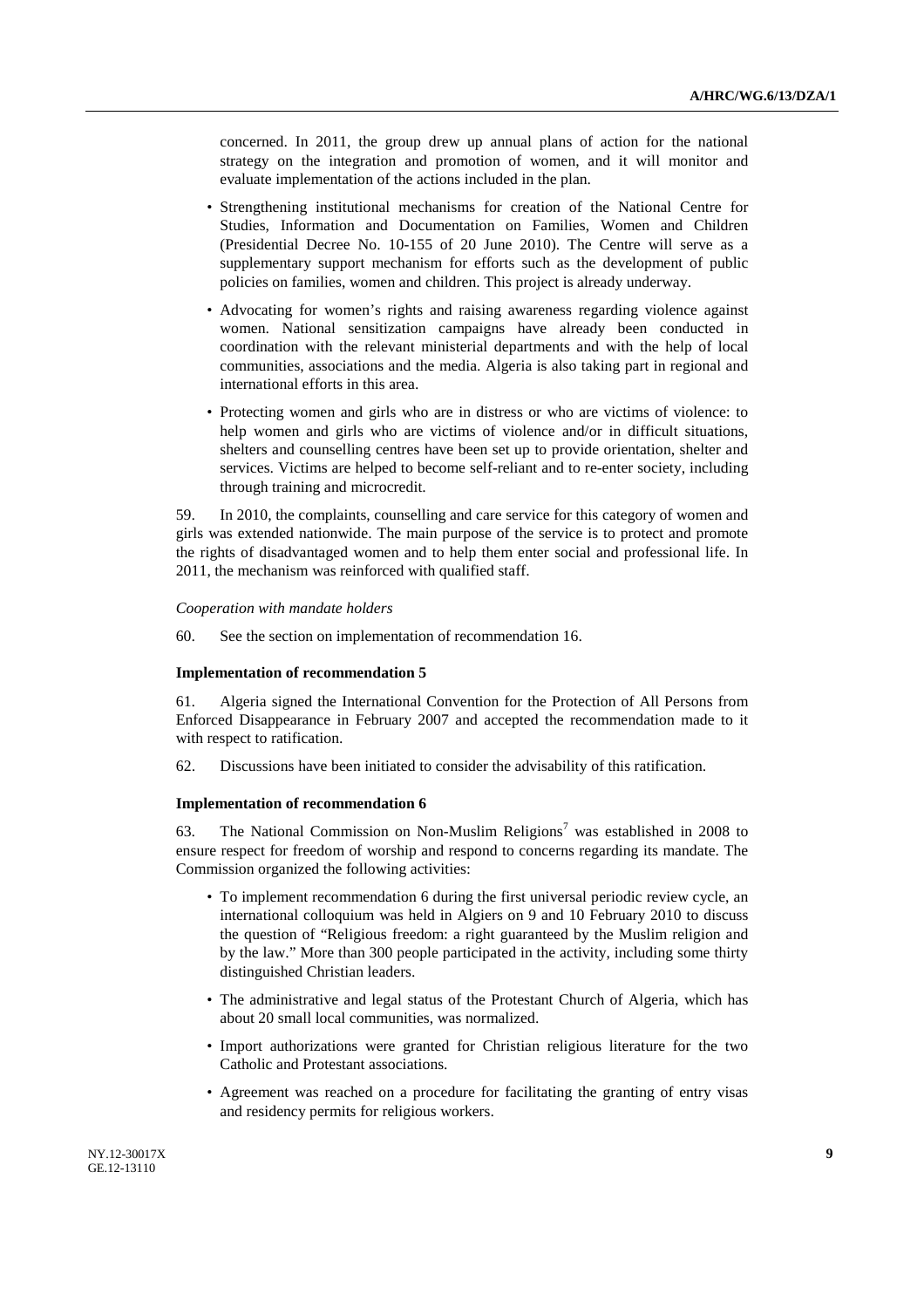#### **Implementation of recommendation 7**

64. See also the section on implementation of recommendations 1 and 2.

65. The public sector is the main player in the health sector, and special emphasis is placed on providing free preventive and curative health care.<sup>8</sup>

66. The reforms undertaken by the public authorities are justified by the fact that the system has been consolidated, and its goals have been achieved.

67. The reforms are designed to improve the quality of services, the efficiency of healthcare establishments and the national health system as a whole, as well as to reduce disparities and inequalities among regions.

68. For example, the health sector's budget for operations and equipment quadrupled between 2000 and 2010, increasing from 60.149 billion Algerian dinars (over \$800 million) in 2000 to 232 billion Algerian dinars (over \$3 billion) in 2010.

69. Fifteen per cent of the operating budget has been earmarked for preventive and reproductive health.

70. In terms of health-care and medical coverage, the reform has led to the establishment of 282 public hospitals, including 68 specialized hospitals.

71. The network of basic services includes 1,419 polyclinics (one per 25,580 inhabitants) and 5,376 care centres (one per 6,300 inhabitants).

72. The ratio of practitioners per inhabitant is one per 873 (compared with one per 1,750 in 1999) and for specialists, it is one per 2,472 (compared with one per 3,594 in 1999).

- 73. In terms of indicators:
	- Overall mortality was estimated at 16.4 per thousand in 1970 and stabilised around 4.4 per thousand in 2008.
	- Life expectancy rose from 52.6 years in 1970 to 75.6 in 2008, and then to 76.7 years in 2011 (77.3 years for women and 76 for men).
	- Infant mortality fell from 25.5 per thousand in 2008 to 23.7 per thousand in 2010 (female: 22.2, male: 25.2).
	- Actions to improve maternal health were intensified after an executive decree was issued laying down regulations for the organization and operation of neonatal and perinatal services.<sup>9</sup> In 2010, the maternal mortality rate was estimated at 76.9 per 100,000 (at an annual downward rate of about 5.5 per cent) compared with 117 per 100,000 in 1999. Efforts have been made to improve coverage of obstetriciangynaecologists and paediatricians, especially in the less-covered regions (the number of specialists has increased by 85 per year since 2007). The ratio is currently one gynaecologist per 3,692 married women of childbearing age<sup>10</sup> compared with one per 4,759 in 1998, and one midwife per 500 married women of childbearing age.

74. In 2010, 90.2 per cent of pregnant women received prenatal care, and assistance was provided for 97.9 per cent of births.

• As regards HIV/AIDS, as of 30 September 2011, 5,381 persons were HIV-positive, and 1,234 had AIDS. The prevalence rate remains low (0.1 per cent).

75. Prevention and care expanded with the increase in the number of referral centres (nine); multisectoral programmes include community associations, which target young people through an integrated approach to combat drug addiction and promote mental health programmes with the involvement of the National Drug Control Office. Sixty-one free anonymous testing centres were set up in all 48 *wilayas*.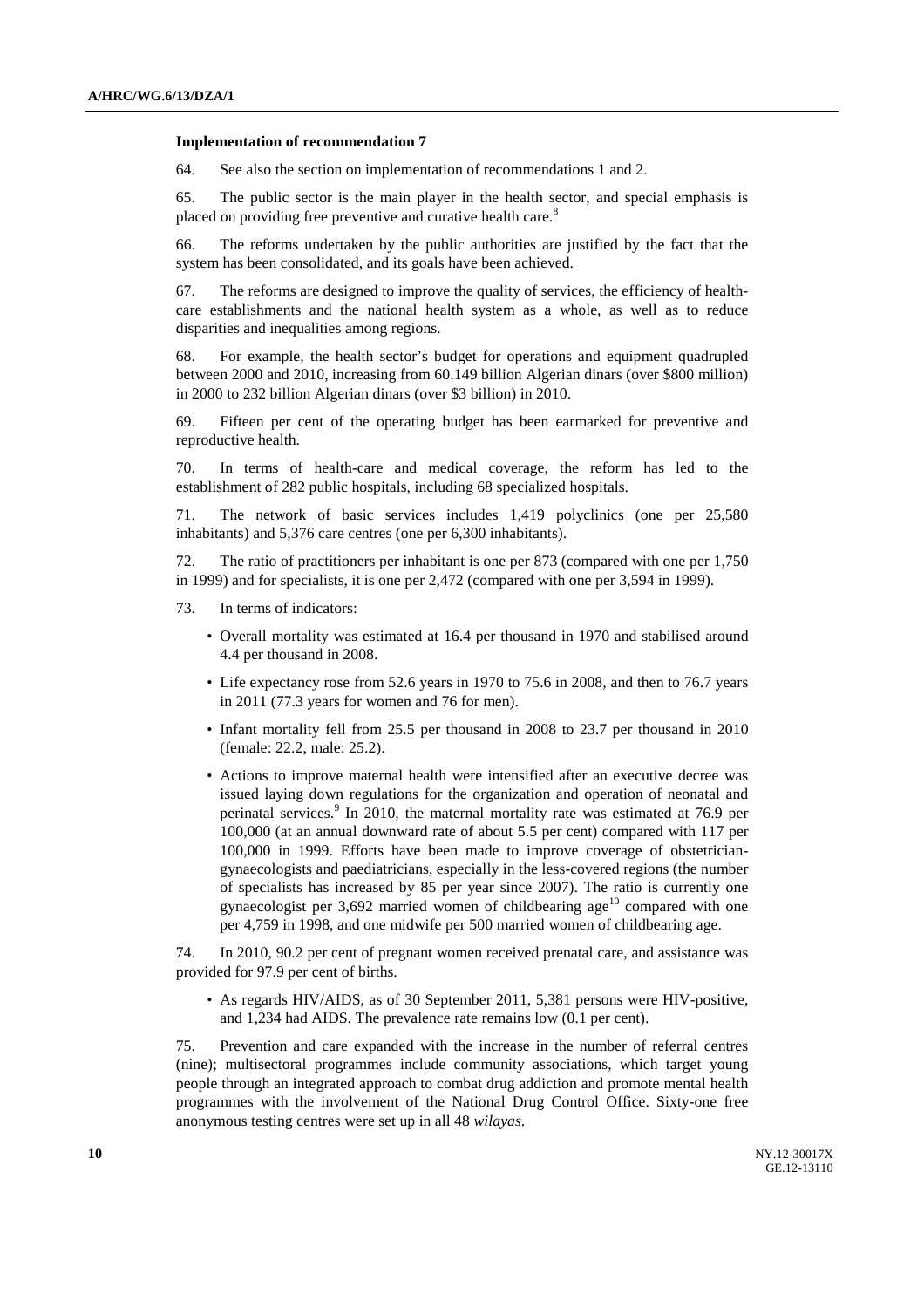#### **Implementation of recommendations 8, 9 and 11**

76. On several occasions, the President of the Republic has pointed out that national reconciliation provided an opportunity to accept new sacrifices in order to overcome past suffering and prepare for our children a future of peace and happiness.

77. Discussing the tragic causes of the crisis which our country experienced and which gave rise to an unprecedented explosion of violence that seriously threatened the very foundation of our unity as a country, the President of the Republic said that national reconciliation would mark a decisive stage in the process of renewal of our country. It appealed to reason as well as to generosity and submission to the principles of Islam for all Algerians, both women and men, so as to forgive without forgetting, to look resolutely to the future and reinvent a new way for living together in an increasingly prosperous Algeria.

78. In addition to helping to stabilise the security situation in areas where certain armed groups were striking with great cruelty, the momentum gained should strengthen counterterrorism efforts and help isolate the groups that remained entrenched.

79. Accordingly, it should:

- Help stop the bloodbath and put an end to the self-destruction of the country
- Respond to the collective will of armed groups to cease their criminal activities and submit to the State
- Hasten the decline of terrorist influence by precipitating the downfall of other criminal groups and further reducing their ability to cause trouble
- Enable security forces to concentrate on the fight against the most intractable groups
- Strengthen the State's efforts to preserve public order and protect property and people, by enabling it to legitimately use maximum force against entrenched terrorist groups

#### **Implementation of recommendation 10**

### *Cooperation with the Human Rights Committee and the Special Rapporteur on the promotion and protection of human rights while countering terrorism*

80. The Government of Algeria ratified the International Covenant on Civil and Political Rights, as well as the first optional protocol thereto, in 1989.

81. Algeria has always cooperated in good faith with the Human Rights Committee established under the Covenant. It systematically provides well-documented replies to communications on individual cases that it receives from the Committee.

82. Algeria would have hoped that some communications would have been dealt with in an objective manner, in terms of both the admissibility and the substance of such communications, taking into account the Government's arguments and verifying the reliability, credibility and objectivity of the sources concerned.

83. With regard to the Special Rapporteur on the promotion and protection of human rights while countering terrorism, the Government of Algeria remains willing to examine, in due course, a new list of requests for visits. (See the section on implementation of recommendation 16).

#### *Withdrawal of reservation to article 2 of CEDAW*

84. Algeria's reservation to the Convention on the Elimination of All Forms of Discrimination against Women reads as follows: *The Government of the People's*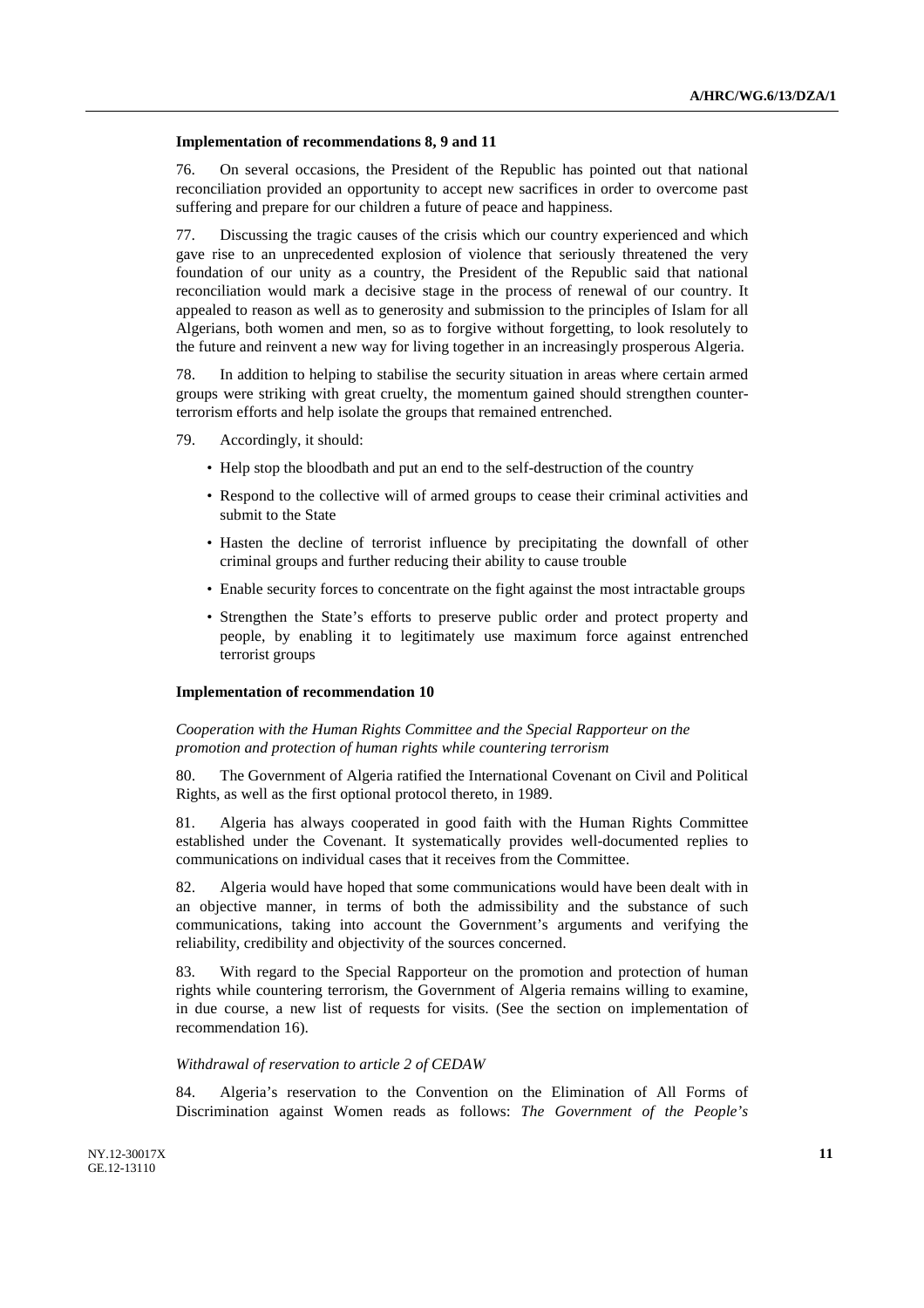*Democratic Republic of Algeria declares that it is prepared to apply the provisions of this article on condition that they do not conflict with the provisions of the Algerian Family Code*.

85. Article 2 of the Convention defines the concept of discrimination against women and envisages certain actions that countries should take to combat discrimination against women, including the adoption of legislative measures and the establishment of legal protection of women and calls for States to take all appropriate measures to modify or abolish existing laws, regulations, customs and practices which constitute discrimination against women.

86. Non-discrimination against women is one of the key principles expressly enshrined in the Constitution of Algeria, in its legislation and in regulations promoting the enjoyment of the civil and political rights and the economic, social and cultural rights of women in all spheres of national life, with the exception of those governed by Sharia law, especially its provisions concerning succession, which are based on rules of the divine essence to which Muslims are subject. These are imperative and intangible rules that are based on marital status and the deep-seated convictions of the Algerian people.

#### *Lifting the state of emergency*

87. To deal with an exceptionally serious situation, the State was forced to resort to equally exceptional measures; thus, on 6 February 1993, a state of emergency was established by legislative decree.

88. This measure, which was not intended to restrict public liberties, enabled the State to respond swiftly and effectively to an unprecedented threat, as it enabled the Government to take measures that entailed repealing ordinary law, especially in connection with the fight against terrorism.

89. In February 2011, the Government lifted the state of emergency, thus ending the exceptional measures. The Secretary-General of the United Nations was notified of this action, in compliance with article 4 of the International Covenant on Civil and Political Rights.

#### **Implementation of recommendation 12**

90. Progress has been made in the penitentiary sector, with the aim of improving conditions during detention and helping detainees re-enter society.

91. Steps have been taken to build new prisons that meet international standards; improvements have been made in the treatment of detainees (medical coverage, equipment, heating, meals); re-education programmes have been strengthened (education, training, educational activities, sports and leisure activities); and social reinsertion programmes have been promoted by engaging civil society and creating external services under prison administration and improving human resources.

92. With regard to protection of prisoners while in police custody, measures have been taken in the areas of prevention and suppression.

As regards prevention:

- The Code of Penal Procedures contains strict provisions regarding police custody (duration, oversight by prosecution magistrates, medical examinations, family communications, physical conditions and dignity)
- An inter-ministerial order was issued in 2001 which reaffirmed the hierarchical authority of the courts over the judicial police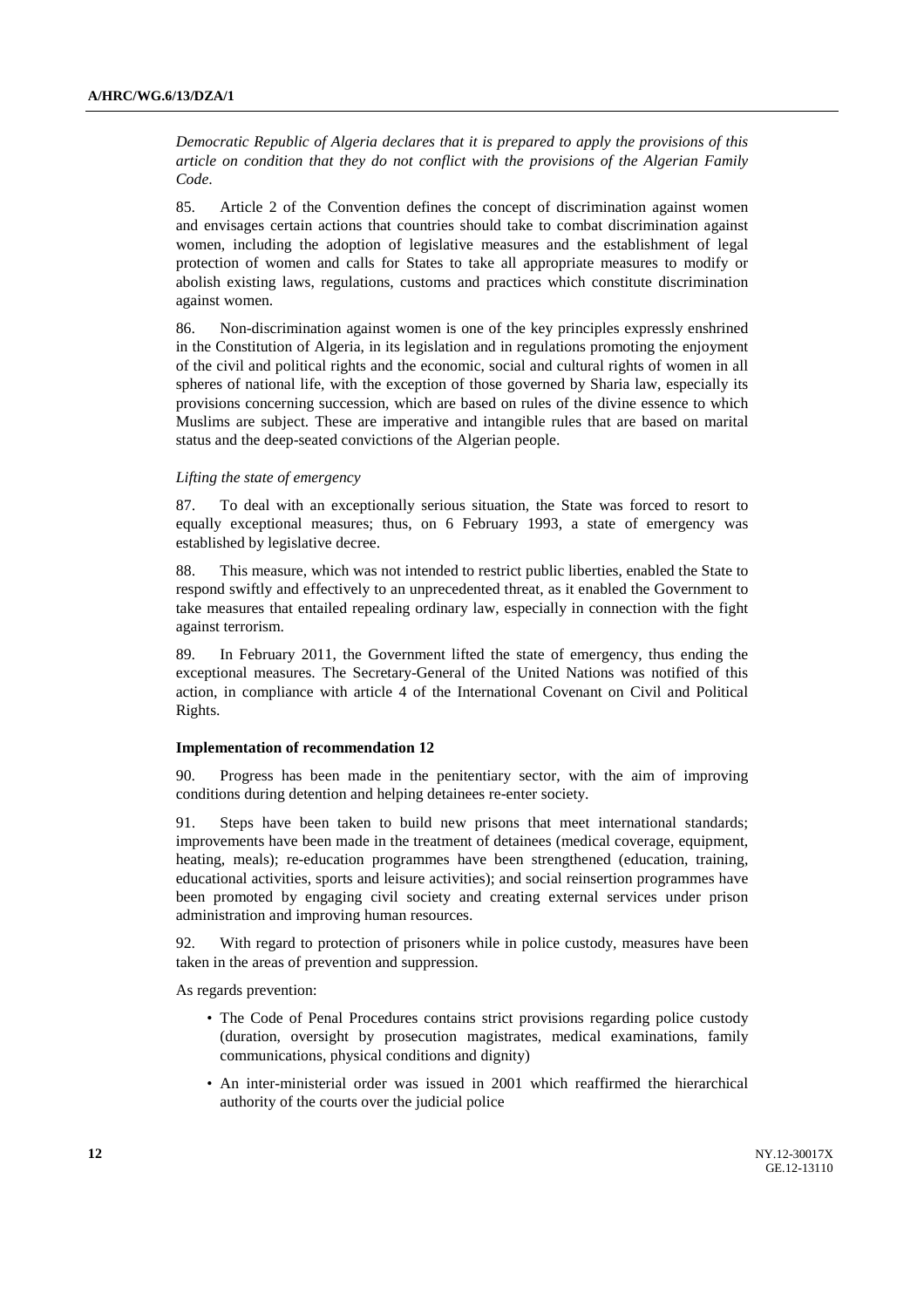- On 19 April 2009, the Minister of Justice instructed public prosecutors to routinely initiate criminal proceedings in cases of physical harm to persons in custody
- On 7 November 2009, the Minister of Justice instructed public prosecutors to ensure the strict confidentiality of medical certificates relating to persons in custody
- Steps were taken to systematize and reinforce oversight by magistrates in the public prosecutor's office of legal and physical facilities and respect for the dignity of persons in custody
- Surprise visits to custodial facilities are made by representatives of ICRC and the National Advisory Commission for the Promotion and Protection of Human Rights

As regards suppression:

- Torture has been criminalized in the Penal Code; more serious penalties are imposed when it is practiced, instigated or ordered by an official for the purpose of obtaining a confession. An official who fails to report such acts is also liable to criminal prosecution.
- Proceedings are initiated whenever prosecutors become aware of a case of mistreatment.

#### **Implementation of recommendation 13**

93. Under article 53 of the Constitution, the State guarantees free and compulsory education throughout the basic cycle (16 years).

94. After more than 50 years of efforts, Algeria has to a large extent made the right to education a reality. In 2011, overall, eight million students attended school in both the public and the private sectors. The school attendance rate for children up to age six rose from 93 per cent in 2000 to 98.16 per cent in 2011.

95. The school attendance rate for children aged six to 16 rose from 88 per cent in 2000 to 95.54 per cent in 2011. In terms of gender parity, the trend has been in favour of girls, especially in the middle and secondary cycles; in 2010, the rate (number of girls per 100 boys) was 90 in the primary cycle, 95 in the middle cycle and 139 in the secondary cycle. This progress reflected the effort made by the State through a large-scale infrastructure and recruitment programme. In terms of quality, the parameters for school attendance were improved (classroom occupation rate, improvement of the management/staff ratio) and the school drop-out rate in compulsory education was greatly reduced.

#### **Implementation of recommendation 14**

96. Act No. 09-01 of 25 February 2009 added the following criminal offences to the Penal Code:

- Trafficking in persons
- Trafficking of organs
- Smuggling of migrants

97. These acts were criminalized to comply with the international conventions that have been ratified by Algeria, in particular, the United Nations Convention against Transnational Organized Crime and the protocols thereto.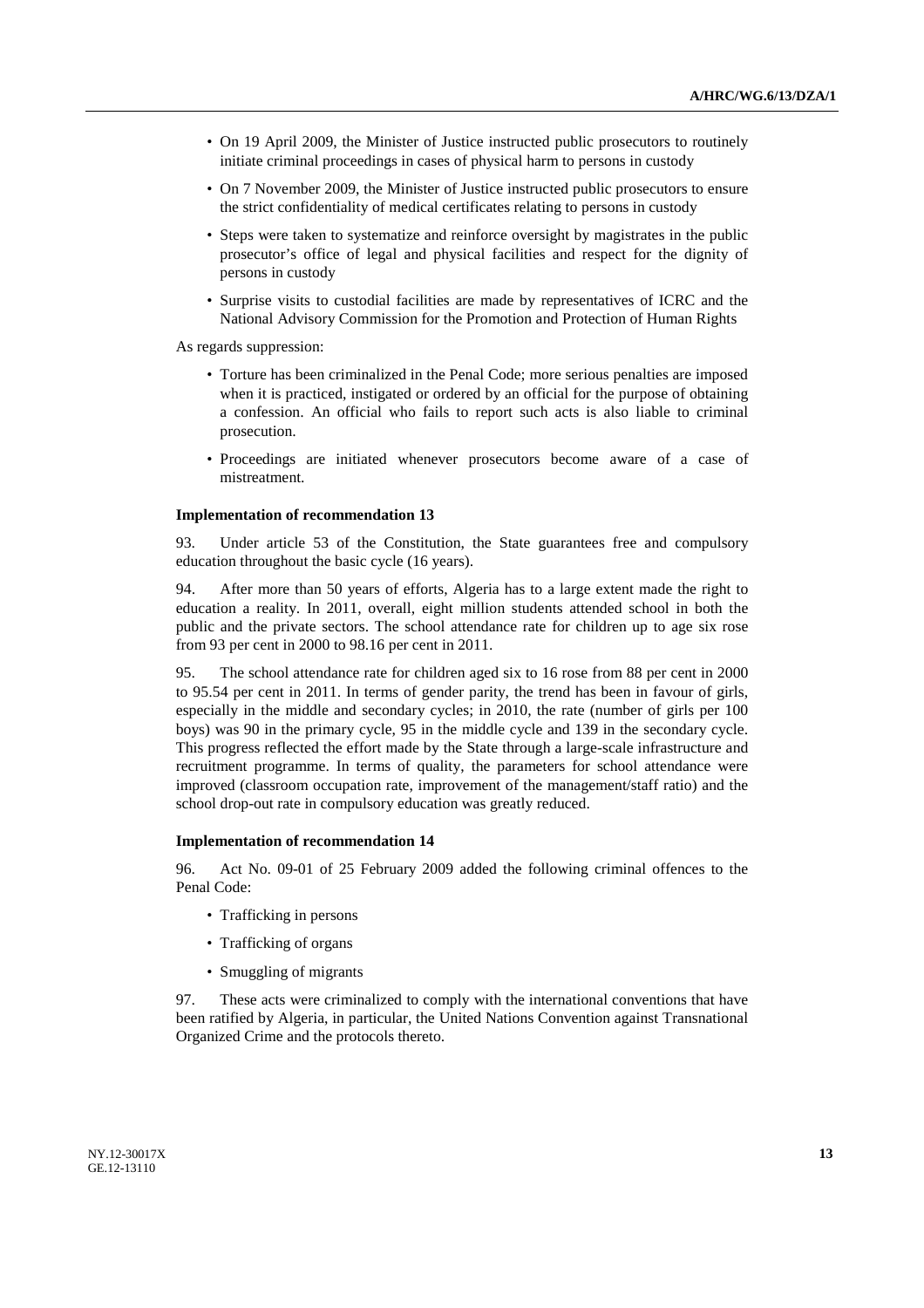#### **Implementation of recommendation 15**

#### *Measures to prevent torture*

98. Judicial police officials are continually reminded of the serious risks they incur if they use violence to extort confessions; they are also informed that anyone who engages in such practices incurs personal liability under criminal law.

99. It should be noted that police reports of preliminary investigations are only used to provide information to the courts, but that the courts only admit legally obtained evidence.

100. Higher-ranking officials of the judicial police are instructed to report anyone who engages in such behaviour to the public prosecutor's office, once they have personally confirmed the facts or have been made aware of them, on the condition that they have verifiable documentation and evidence to prove the involvement of those responsible.

#### *Criminalization of domestic violence*

101. The law punishes domestic violence unconditionally and in all circumstances.

102. Victims of domestic violence between husband and wife and between relatives in the ascendant, descendant or horizontal lines of relationship are protected by the law.

103. A number of actions have been taken to put into operation the national strategy for combatting violence against women; these include a communications strategy, an advocacy programme and sensitization and social mobilization activities to prevent and combat all forms of discrimination and violence against women.

#### **Implementation of recommendation 16**

104. In March 2010, Algeria extended an invitation to seven Human Rights Council mandate holders.

105. To date, three Special Rapporteurs (on violence against women, the right to freedom of opinion and expression and the right to adequate housing) of the seven who were invited have visited Algeria. Their comments on issues pertaining to their respective mandates are currently being reviewed by the public authorities.

106. Once the remaining visits have been completed, Algeria will in due course consider requests for visits from other mandate holders, bearing in mind the country's priorities. In addition to cooperating with universal mechanisms, Algeria also cooperates with the African regional mechanism, i.e., the African Commission on Human and Peoples' Rights. In December 2009 and 2010, Algeria received visits from two African Commission delegations of mandate holders concerned with specific issues.

#### **Implementation of recommendation 17**

 *Promotion of women's rights* 

107. See the section on implementation of recommendation 4.

### *Combatting poverty*

108. See the section on implementation of recommendation 2.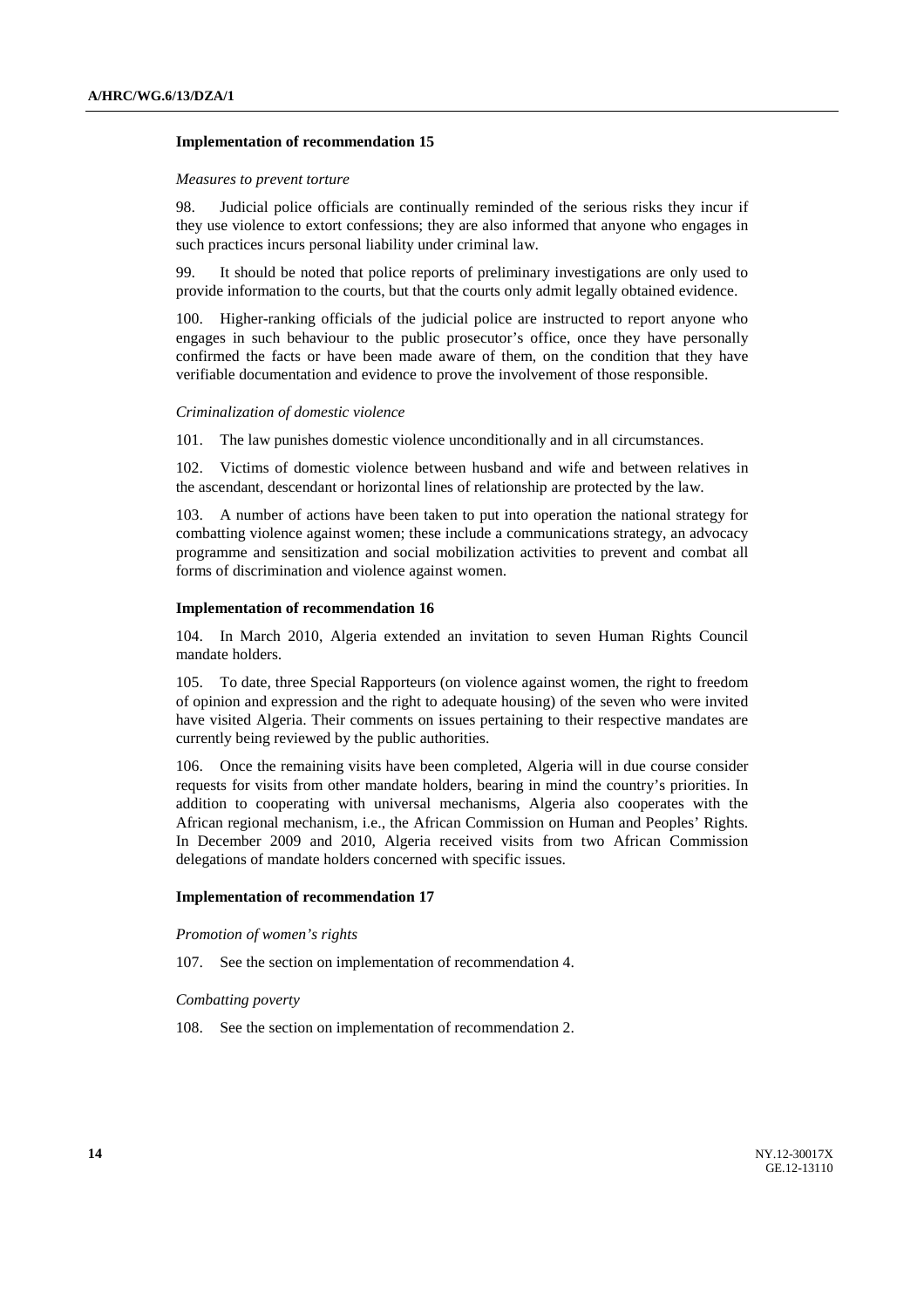## **IV. New developments since the previous review**

## **A. Political reforms**

109. In 2011, on the initiative of the President of the Republic,  $\frac{11}{11}$  Algeria embarked on a broad process of institutional, political and socio-economic reforms, following a detailed timetable and culminating with the adoption of a new Constitution after the legislative elections of 10 May 2012.

110. The reforms arise from a genuine desire to expand democratic opportunities. They are part of the multiple reforms carried out by Algeria and reflect the expectations of the citizens while respecting the diversity of opinions of the Algerian people.

111. After a lengthy consultation, the process led to the adoption by the Parliament of certain key laws designed to enshrine the rule of law and strengthen representative democracy and inspired by the most advanced standards in this area.

112. Four organic laws were adopted which deal with the electoral system, political parties, information and women's representation in elected assemblies. Laws were also enacted on associations, incompatibility of mandates, *wilaya* codes and communities.<sup>12</sup>

### *Elections Act*

113. Act No. 12-01, of 18 February 2012, on the electoral system, provides that elections shall be organized by the Administration, supervised by magistrates and monitored by representatives of the political parties and of independent slates participating in the elections. It also provides for:

- The establishment of an elections supervisory commission made up of magistrates. The Commission's mission is to supervise voting at the central and *wilaya* levels. It is to operate from the beginning of the electoral process until the results are announced and definitively validated.
- The establishment of an independent elections supervisory commission made up of representatives of the parties taking part in the election and of representatives of independent slates of candidates. This commission is to elect its chairperson and send representatives to the *wilayas* and communities; it is to have a publicly funded budget to enable it to accomplish its mission. In addition, upon request, the public authorities are to make available to it the services of public officials who are competent in electoral matters.

114. This act also provides for the use of transparent ballot boxes and indelible ink and requires the Administration to duly explain its reasons for rejecting any candidate.

115. It guarantees that candidates shall be entitled to receive immediately copies of reports on the conduct of the elections, that is, the report on the counting of votes at the polls and the two reports on the counting of results at the community and *wilaya* levels; this count is to be carried out by the magistrates.

116. This act lowers the minimum age of eligibility to stand for the Council of the Nation (Senate) as well as the number of voter signatures required for each presidential candidate. It also establishes sanctions for anyone who undermines the transparency, integrity and legality of elections.

117. Along with this twofold oversight, the Government has decided to invite international observers to the legislative elections of 10 May 2012 so as to guarantee optimum transparency, freedom and integrity. Thus, representatives of the international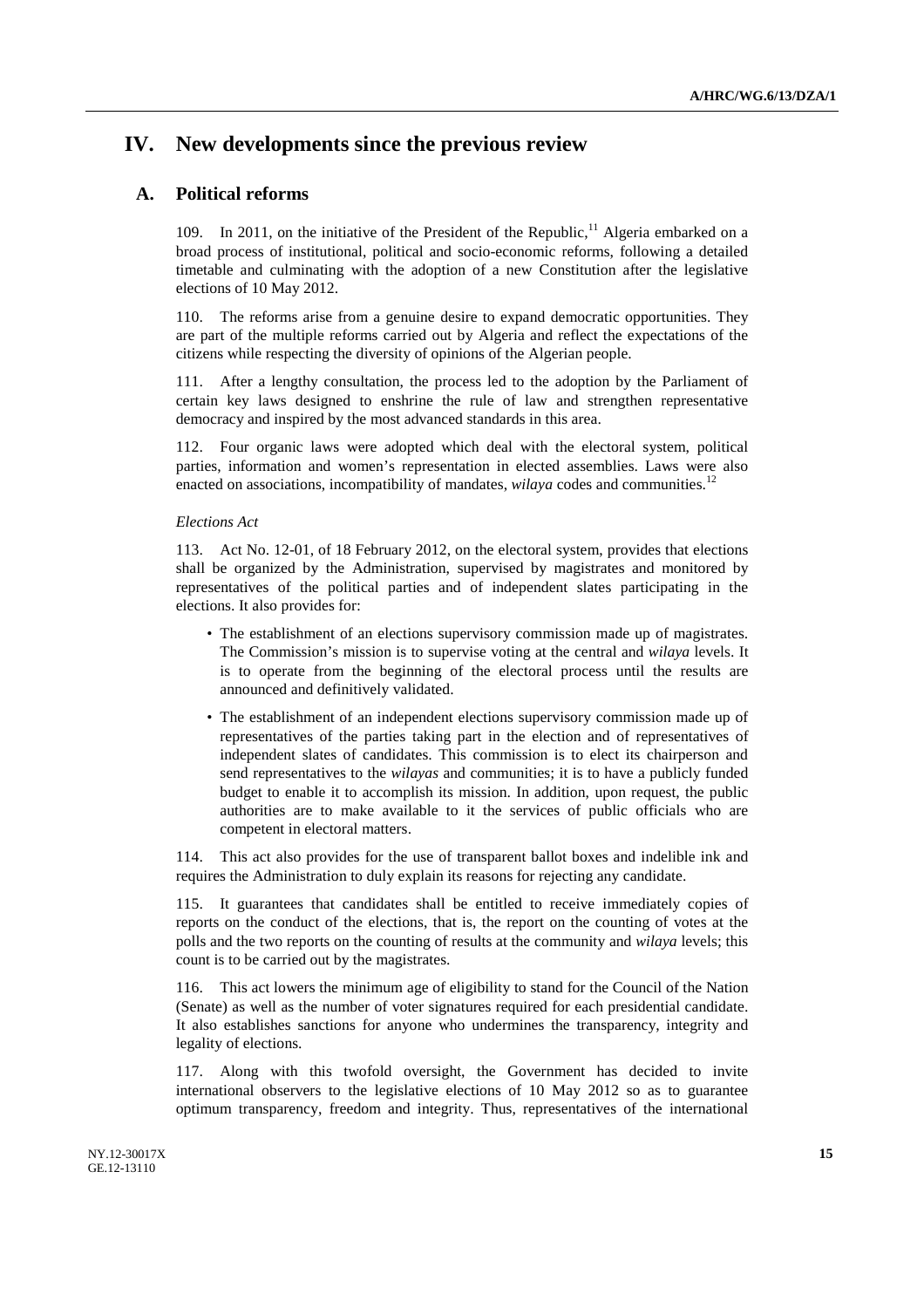organizations of which Algeria is a member or a partner, such as the United Nations, the Organization of Islamic Cooperation (OIC), the Arab League, the African Union and the European Union, as well as international non-governmental organizations, will be present at all stages of the voting and will have complete freedom of contact and movement.

#### *Political Parties Act*

118. Act No. 12-04 of 12 January 2012, on political parties, is intended to support democratic diversity and enhance the provisions on creation of political parties and their relations with the Administration, as well as transparency in the management of the finances of political groupings, and to deal with potential disputes or conflicts between the Administration and approved political parties.

119. To protect the rights of all citizens, this act includes provisions designed to prevent a repetition of the national tragedy, to prohibit any attempt to undermine fundamental freedoms, to consolidate the democratic and republican character of the State and to preserve national unity, territorial integrity and national independence, as well as the basic traits of our national identity.

120. With regard to the creation of political parties, the act stipulates that administrative silence beyond a certain time limit is equivalent to approval, and it guarantees the right of proponents of new political parties to appeal to the Council of State at any stage of the process.

121. The act does not authorize any interference in the internal organization of political parties, but is limited to requiring that party by-laws must include democratic rules for their operation. The by-laws must also encourage the promotion of women in their directing bodies and ensure transparency in their financial management, so as to combat all forms of corruption.

#### *Associations Act*

122. Act No. 12-06 of 12 January 2012, on associations, supports freedom of association, lays down regulations on association activities and closes certain legal loopholes, in particular, those relating to foundations, associations and foreign associations established in Algeria. To further consolidate the right of association, it requires the Administration to decide on requests for approval within a specific time frame; it further stipulates that administrative silence is equivalent to approval and that if a request is rejected, those concerned have the right to appeal to the courts.

123. The Act requires associations to comply with certain universal obligations, including those relating to integrity of leaders; transparency of management, especially financial management; adherence to the association's by-laws, especially in regard to its sphere of activity; respect for the Constitution and for the legislation in force; and respect for public order.

124. The Act accords public-benefit status to associations whose sphere of action is an area of priority for all citizens. It also provides for granting public subsidies for the implementation of an association's programme of action, subject to specific terms and conditions.

125. In brief, the text consolidates civil society as a fundamental actor in a participatory democracy.

#### *Information Act*

126. The development of information and communication technologies and changes on the national and international scenes created the need for a modern law on information.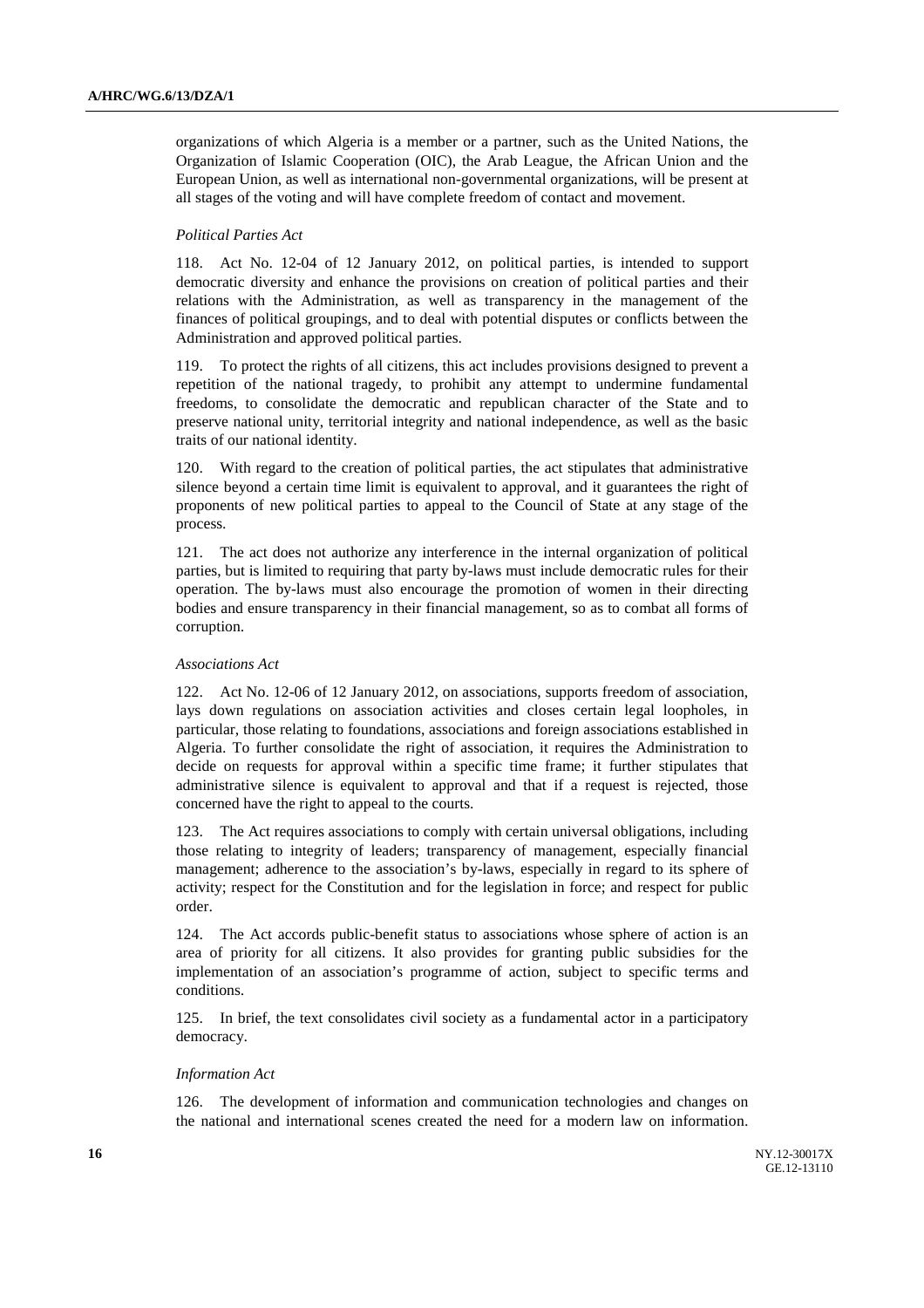Thus, Act No. 12-05 on information, of 12 January 2012, addresses the needs of citizens and of the new society that is evolving in this new environment. It also represents a step forward in that it decriminalizes press offences.

127. The Information Act reinforces the right of access to information and freedom of information with due respect for diversity of opinions. In particular, the Act:

- Improves protections for the private lives of citizens and guarantees the right to information
- Improves the social and professional status of journalists by reinforcing their rights in the context of their jobs
- Establishes two independent regulatory authorities, one for print media and the other for audiovisual media
- Creates the Higher Council of Ethics and Deontology
- Opens up audiovisual media to Algerian private capital
- Consolidates total freedom of online information for the print and audiovisual media
- Improves dissemination of the national press throughout the national territory

128. The act also makes it easier to start periodical publications and eliminates the requirement to make a statement before the competent public prosecutor in the territory concerned. Such statements will henceforth be submitted to the regulatory authority overseeing the written press, as stipulated in the Act.

129. The Information Act opens up the possibility of drafting specific laws on audiovisual media, advertising and surveys, as well as on the status of journalists.

### **B. Consolidating judicial reform**

130. Algeria is working to consolidate and deepen reforms in the administration of justice by pursuing certain specific goals; in particular, it is striving to improve the quality of public service and facilitate access to the justice system.

131. As a result of the revision and adjustment of domestic legislation in order to comply with the country's international commitments, a number of laws have been enacted to reinforce the fundamental freedoms and rights of citizens.

These measures include the ordinance of 23 February 2011, ending the state of emergency;<sup>13</sup> the act of 2 August 2011, substantially revising press offences, for the benefit of journalists; and the act of 18 January  $2012<sup>14</sup>$  expanding opportunities for women to be elected to the assemblies.

133. Steps were taken to improve protection against crime, especially by criminalizing trafficking in persons,<sup>15</sup> trafficking of organs and smuggling of migrants. A central office for the suppression of corruption was created, specialized judicial divisions were put in place, and alternatives to incarceration were established.

134. In pursuance of this same objective of fighting crime, Algeria has signed twenty-two agreements on bilateral judicial assistance since 2008.

135. In order to improve access to the justice system, free judicial assistance is provided to victims of human trafficking, organ trafficking and migrant smuggling, to persons with disabilities and to certain foreigners, when judicial mediation is available as an alternative method of conflict resolution.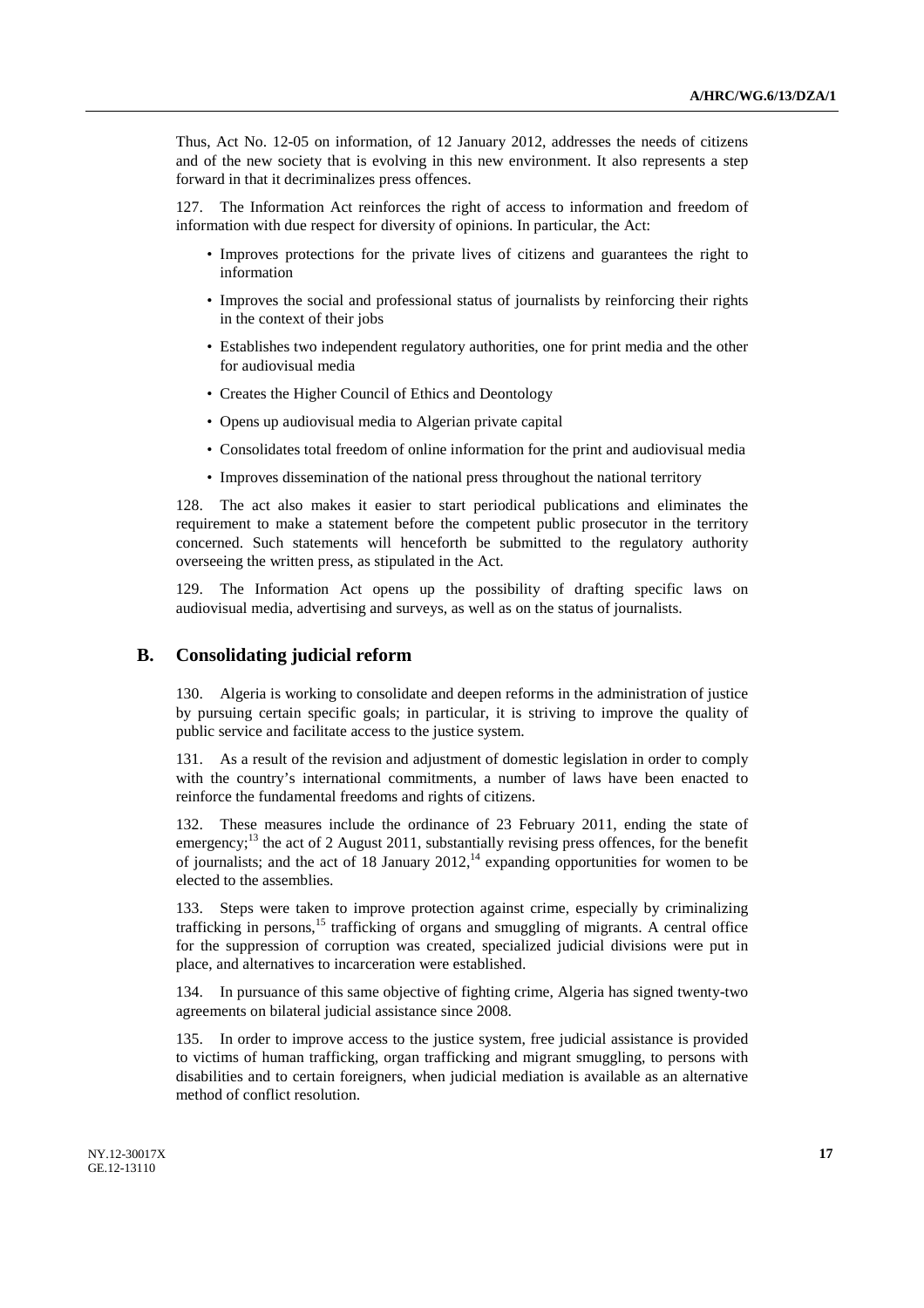136. Access to justice has also been facilitated by modernizing and computerizing the justice system so as to offer services to persons awaiting trial and to lawyers, who have access to the Ministry of Justice website, and by networking lawyers and the courts, thus enabling them to follow the progress of their cases.

137. Similarly, to bring justice closer to the citizens, nine courts, 18 tribunals and 20 administrative tribunals were set up in 2009.

138. To better fulfil their social purpose, especially in terms of quality and efficiency, the justice sector made a special effort to reinforce the staff and provide personnel training.

139. Thanks to the recruitment of magistrates, by July 2011, there were 4,299 magistrates; 39.45 per cent of these were women. Along with the training of core staff over a three-year period, more in-depth, diversified and specialized training was provided, both within Algeria and abroad.

140. In the same way, in order to improve the quality of court services, the number of court clerks was increased, their training was expanded, and their social and professional status was improved. These improvements were also made for court officials.

## **C. Promotion of youth**

141. Algeria has a major stake in its youth. Thus, the Government attaches high priority to programmes and services targeting young people.

142. Algeria ratified the African Youth Charter and participated actively in the International Year of Youth celebrated by the United Nations in 2011. It also participates in all forums and international conferences on young people.

143. National policies are aimed at promoting youth activities and developing the practice of sports at all levels and in all segments. The goal is to channel young people's energy and enable them to develop their full potential so that they will be empowered and well prepared for an active life.

144. The State has invested substantial financial, human and material resources to this endeavour.<sup>16</sup> A substantial supply of fully equipped infrastructure for sports and youth activities has been built, including around 13,944 functional structures which are equitably distributed throughout the country. This infrastructure will provide:

- Free, open and inclusive access to leisure activities for young people
- General and public access to the practice of sports, including women's sports and sports for people with disabilities
- Widespread practice of sports in schools
- Free and open access to the Internet and to new information technologies
- Promotion of domestic tourism for young people

145. In its strategy, the Government also gives absolute priority to promoting community life for young people.

146. Indeed, the community movement among youth is viewed as a partner that supplements the efforts of the public authorities. It is considered an active force for mobilizing young people and addressing their concerns.

147. There are at least 5,000 youth associations and over 5,000 sporting associations, all of which receive substantial subsidies from the State budget, the National Fund and fortyeight *wilaya* funds which support sports and youth initiatives.<sup>17</sup>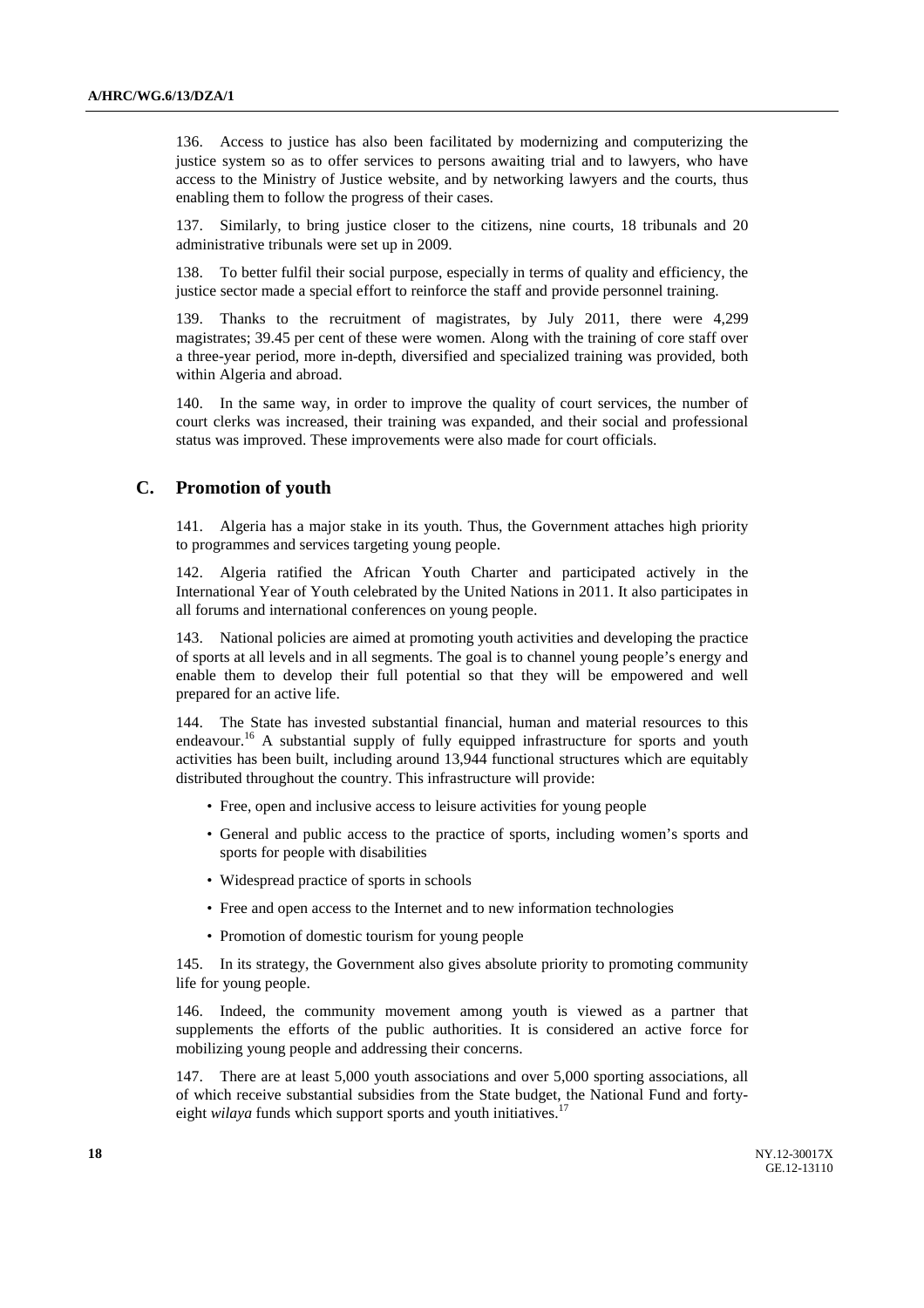- 148. Cooperation with civil society focuses on:
	- Preventing drug use
	- Youth counselling
	- Combatting idleness and joblessness among youth
	- Combatting all forms of exclusion and civic irresponsibility
	- Helping to promote the physical and moral health of young people
	- Promoting youth tourism, especially within the national territory
	- Contributing to the fight against illiteracy among youth
	- Contributing to the fight against drug addiction, alcoholism, AIDS and other social ills

### **D. The Five-Year Development Plan (2010–2014)**

149. This is the third public investment programme that the country has undertaken since 2001.

150. The new five-year plan entails a financial commitment in the order of 21,214 billion Algerian dinars (equivalent to \$286 billion). The investment benefits practically every sector, with special attention being paid to structural projects and projects in the economic sector that are fundamentally aimed at reducing oil dependency.

- 151. The project includes:
	- \$130 billion for completion of ongoing projects (railways, roads, water and so forth)
	- \$156 billion for new projects in two main areas, which may be summarized as follows:

*Human development: More than 40 per cent of resources are for the improvement of human development, as follows:*

- 5,000 educational establishments, including:
	- 1,000 schools (*collèges*)
	- 850 secondary schools
	- 600,000 university teaching positions
	- 400,000 places in student residences
	- Over 300 training and vocational education establishments
- Over 1,500 health infrastructure works, including 172 hospitals, 45 specialized health complexes, 377 polyclinics, 70 specialized establishments for persons with disabilities
- Two million housing units: 1.2 million to be delivered during the five-year period, and the rest before the end of 2014
- One million homes to be connected to the natural gas supply
- Electrification of 220,000 rural homes
- Improvement of the drinking water supply: construction of 35 dams, 25 watertransfer systems, completion of all sea-water desalination stations under construction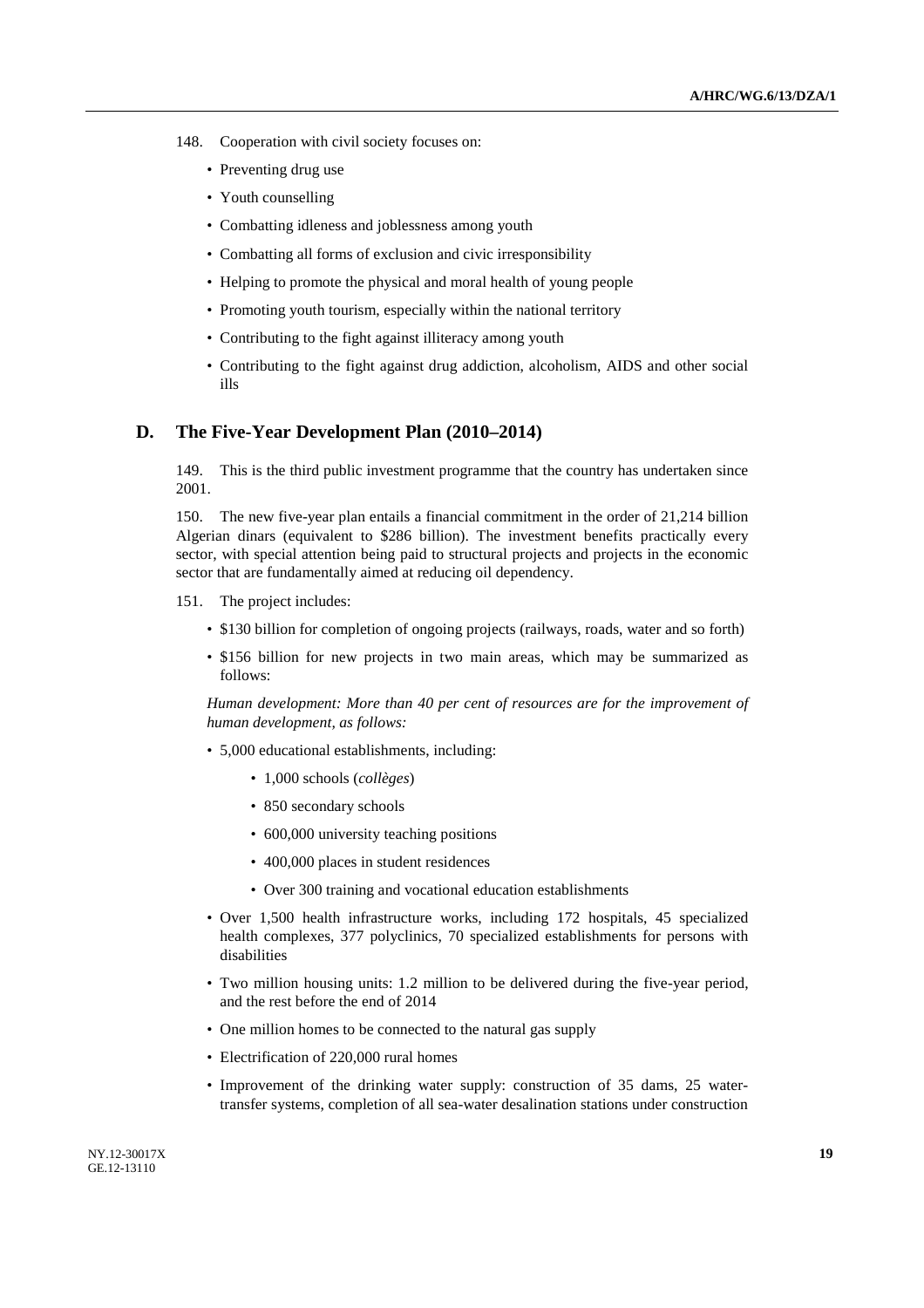• Over 5,000 infrastructures for young people, including 80 stadiums, 150 multipurpose rooms, 400 swimming pools and over 200 youth hostels and centres

*Core infrastructure and public sector: 40 per cent of the resources will go to the development of core infrastructure and improvement of the public sector, including:* 

- Extension and modernization of the road system and expansion of port capacity
- Modernization and extension of the railway system, improvement of urban transport (tramways through 14 cities) and modernization of airport infrastructure
- Territorial and environmental planning
- Improvement of means and services of local communities, of the judiciary and of administration of tax, business and labour regulations
- Support for development of the national economy, including support for agricultural and rural development, since 2011
- Promotion of small and medium enterprises
- Industrial development
- Job creation
- Development of the knowledge economy through support for scientific research and use of ICTs

152. Completion of these actions will further strengthen the enjoyment by the Algerian people of their economic, social and cultural rights.

## **V. Achievements, best practices, difficulties and constraints**

### **A. Good practices**

#### **1. Human rights training**

153. Human rights education has been included for many years in the training programmes of police and gendarmerie schools.

154. In order to improve the practical application of respect for human rights, human rights education has been mainstreamed throughout the career development of officers and non-commissioned offers. One example is the course on protection of the rights and liberties of citizens, which was taught at the judicial police school of Zeralda (Algiers) for commanders of territorial companies.<sup>18</sup>

155. In addition, staff of human rights institutions deliver lectures from time to time for officer trainees, as well as at all the schools and training centres of the security services.

156. In addition to the human rights module itself, the concept of human rights is included in all courses offered by the training units of the national gendarmerie.

157. The objective of these endeavours is to reconcile respect for liberties with the effectiveness that is expected of the police and gendarmerie in the performance of their duties. Accordingly, a serious effort is made to teach them how to follow the rules for ensuring that their actions are legal and that they practice respect for human rights.

158. A valuable contribution to this effort has been made by the training and sensitization manual published by the High Commissioner for Human Rights, entitled *Human Rights Standards and Practice for the Police*.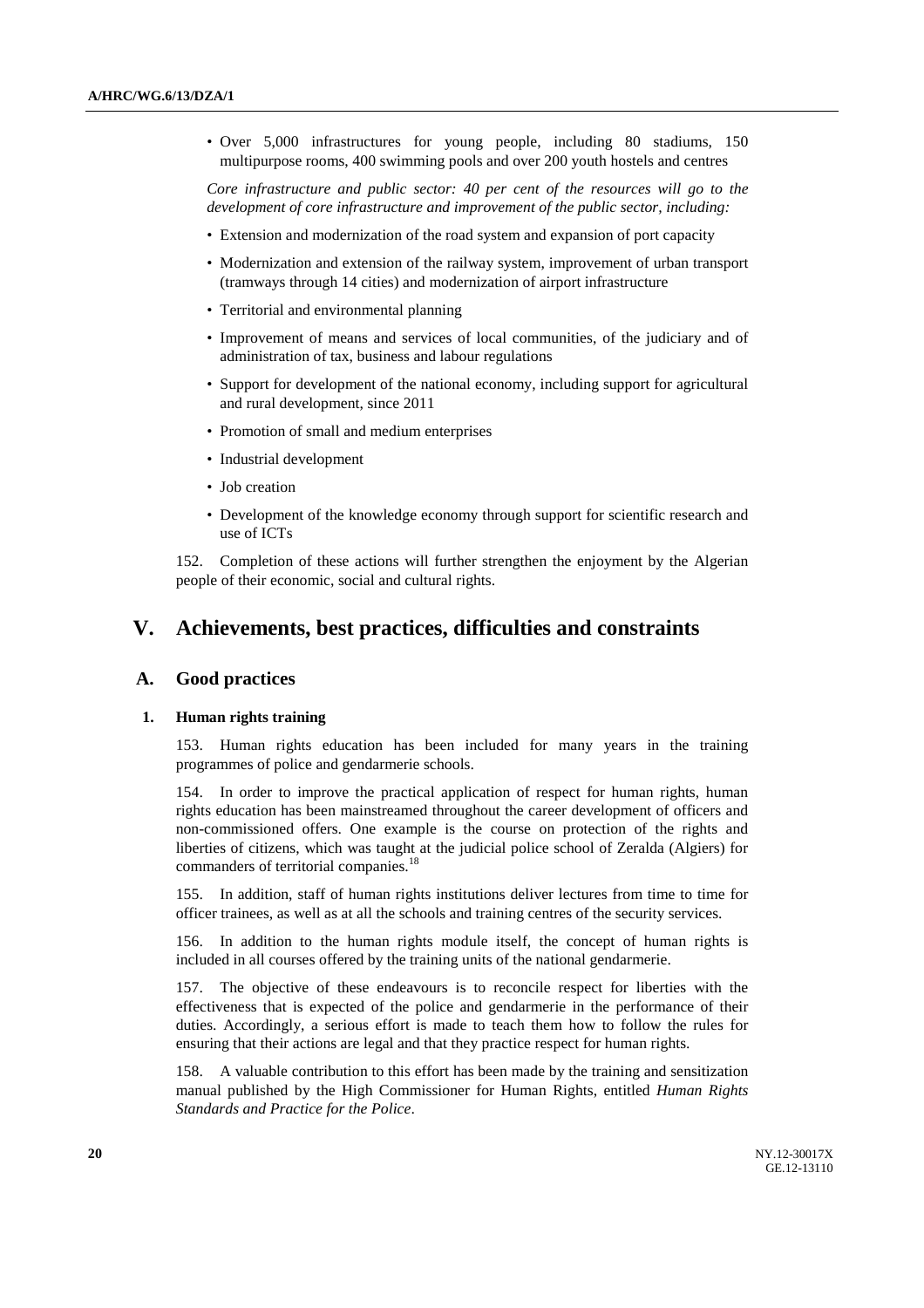159. This especially useful tool has been widely distributed to all police and gendarmerie training units and schools, demonstrating the Government's commitment to promoting every possible means for raising awareness among law enforcement personnel of the need to respect human rights when applying the law.

160. The National Institute of Criminal Statistics and Criminology provided its expertise on judicial matters and handling of evidence, thus offering maximum guarantees for the protection of rights.

161. Specialized periodicals published by the National Security Services and the National Gendarmerie also help raise awareness of human rights issues through their articles and studies on the matter.

#### **2. Public consultations with civil society**

162. The first public consultation with civil society was organized by the National Economic and Social Council and was held from 14 to 16 June 2011.

163. This meeting, which brought together more than 1,000 participants (representatives of community associations, trade unions, employers and students, members of think tanks, ethics committees or learned societies, artists, communicators, academics and researchers) took place in the context of political reforms initiated by the President of the Republic to promote greater involvement of civil society in all aspects of public life.

164. The meeting consisted of five workshops on issues relating to the diversity of civil society, social partners for a new growth regime, the system of social protection and national solidarity, participatory democracy and youth.

165. The consultations also helped to identify the objectives of civil society, including the development of civic responsibility and a culture of national solidarity and the opening up of more opportunities for citizens to be heard and to express themselves.

166. Thousands of proposals were put forward during the consultation; these were compiled at the five workshops. The voluminous final report will be presented to the President of the Republic on 5 July, the national holiday.

## **B. Constraints**

167. The constraints described below reflect the views of civil society actors who were consulted in the course of preparing this report.

- The persistence of disparities in education and access to care in remote regions
- The concerns of young people (training, jobs, combatting drug abuse and addiction), services for older persons, systematic stigmatization of persons with HIV/AIDS, treatment of cancer patients, especially in the southern and far southern regions of the country
- The need for greater attention to the rights of victims of terrorism and their families
- The persistence of discriminatory practices towards women
- The ambiguous treatment of sexual harassment cases brought before the courts, despite its having been criminalized by law
- The need to penalize domestic and conjugal violence and improve education for girls, especially in rural areas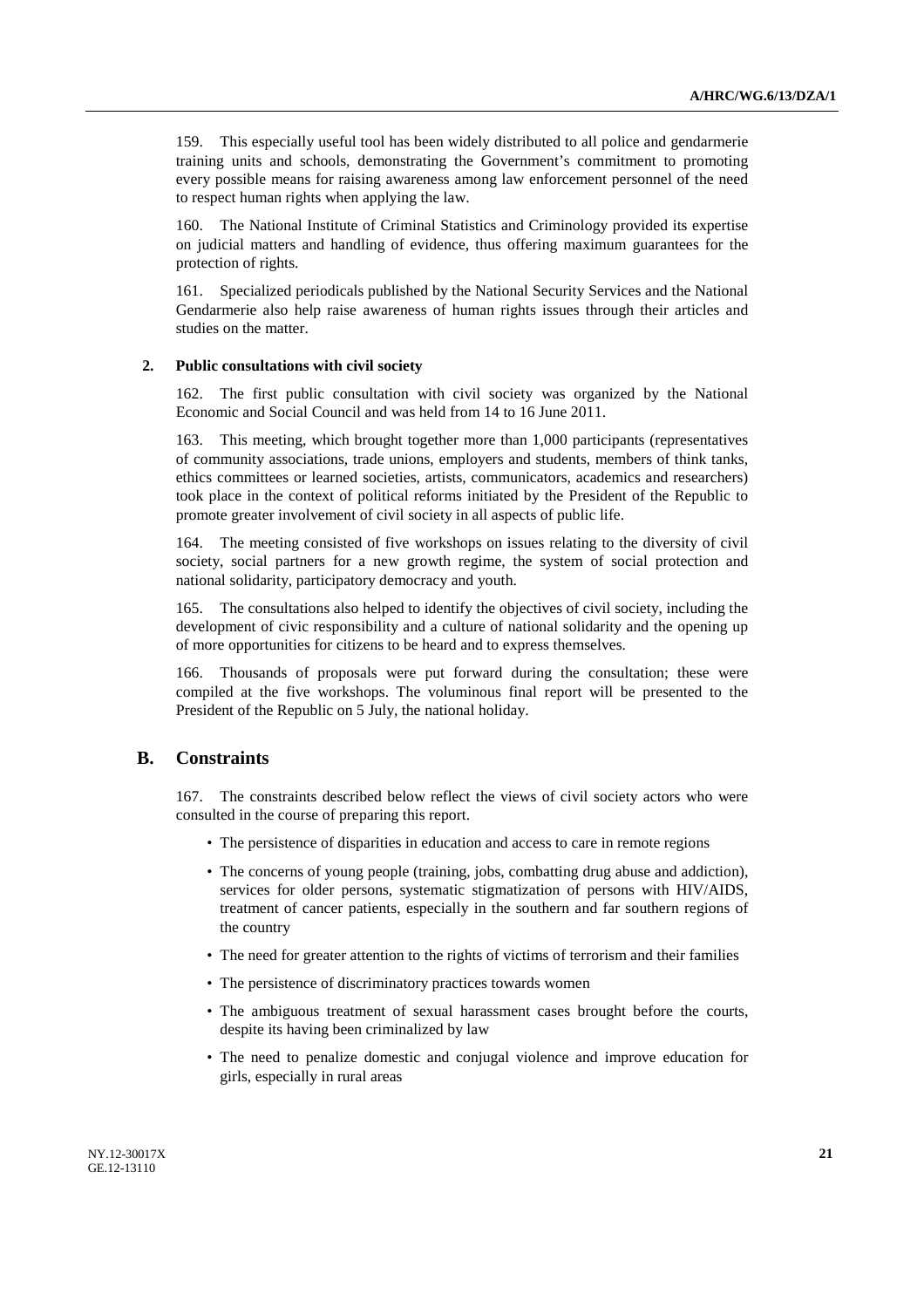- The need to promote children's rights, in particular by training teachers in child psychology, and the need to remove the obstacles which since 2006 have blocked the enactment of the child protection code
- The need to increase efforts to combat violence against children in schools
- The need to create an independent mechanism for monitoring implementation of the Convention on the Rights of the Child
- The persistence of disparities between policies and practice, despite efforts to achieve gender equality and the empowerment of women
- 168. The State will spare no effort to address the concerns expressed by civil society.

## **VI. Challenges and prospects**

## **A. In the field of communication**

169. The large-scale programme on digital terrestrial television, along with support measures, including training, constitutes the best response to the country's needs, especially through thematic channels, and to expand and improve nationwide coverage of radio and television programming.

## **B. In the field of health**

170. In regard to health programmes, the challenge is to meet the most important health needs, in particular by providing the high-level emergency care that is needed in view of the epidemiological and demographic transition the country is experiencing.

171. In this regard, the concern for ensuring equitable access to specialized health care is reflected in the fact that the sectoral development plan looking ahead to 2014 includes projects on the creation of specialized establishments and national referral centres for the treatment of cancer and other chronic diseases. Seven cancer treatment centres are currently in operation; the goal is to have 22 such centres throughout the country by 2014. In addition, the process of contractualisation between the hospitals and the National Social Security Fund is nearing completion (by 2012).

#### *Notes*

- <sup>1</sup> Voir en annexe n°1 la liste des Conventions internationales et régionales ratifiées par l'Algérie.
- <sup>2</sup> Voir en annexe n°2 la lise des recommandations acceptées par l'Algérie.
- $3$  Voir en annexe n°3, la politique générale de l'Etat en matière de lutte contre la pauvreté.
- 4 Bilan arrêté au 31 mai 2011 par l'Agence nationale de Gestion du Microcrédit (ANGEM).
- $5$  Voir les dispositions de ces articles en annexe n°4.
- 6 Voir en annexe n°5 le texte de l'arrêté interministériel du 12 juin 2011.
- <sup>7</sup> La CNCNM a été instituée par l'ordonnance n°06-03 du 28 février 2006 et dont les modalités de fonctionnement sont fixées par le Décret exécutif n°07-158 du 27 mai 2007.<br>Ordonnance n° 73-65 du 28 décembre 1973.
- 
- <sup>8</sup> Ordonnance n° 73–65 du 28 décembre 1973.<br><sup>9</sup> Décret exécutif n°05-435 du 10 novembre 2005.
- <sup>10</sup> Femmes mariées en âge de reproduction.
- <sup>11</sup> Voir le texte du discours à la nation prononcé par le Président de la République, le 15 avril 2011, sur le site web de la Présidence de la République: www.elmouradia.dz. 12 Voir annexe n°6 les textes des différentes lois adoptées dans le cadre des réformes politiques.
-